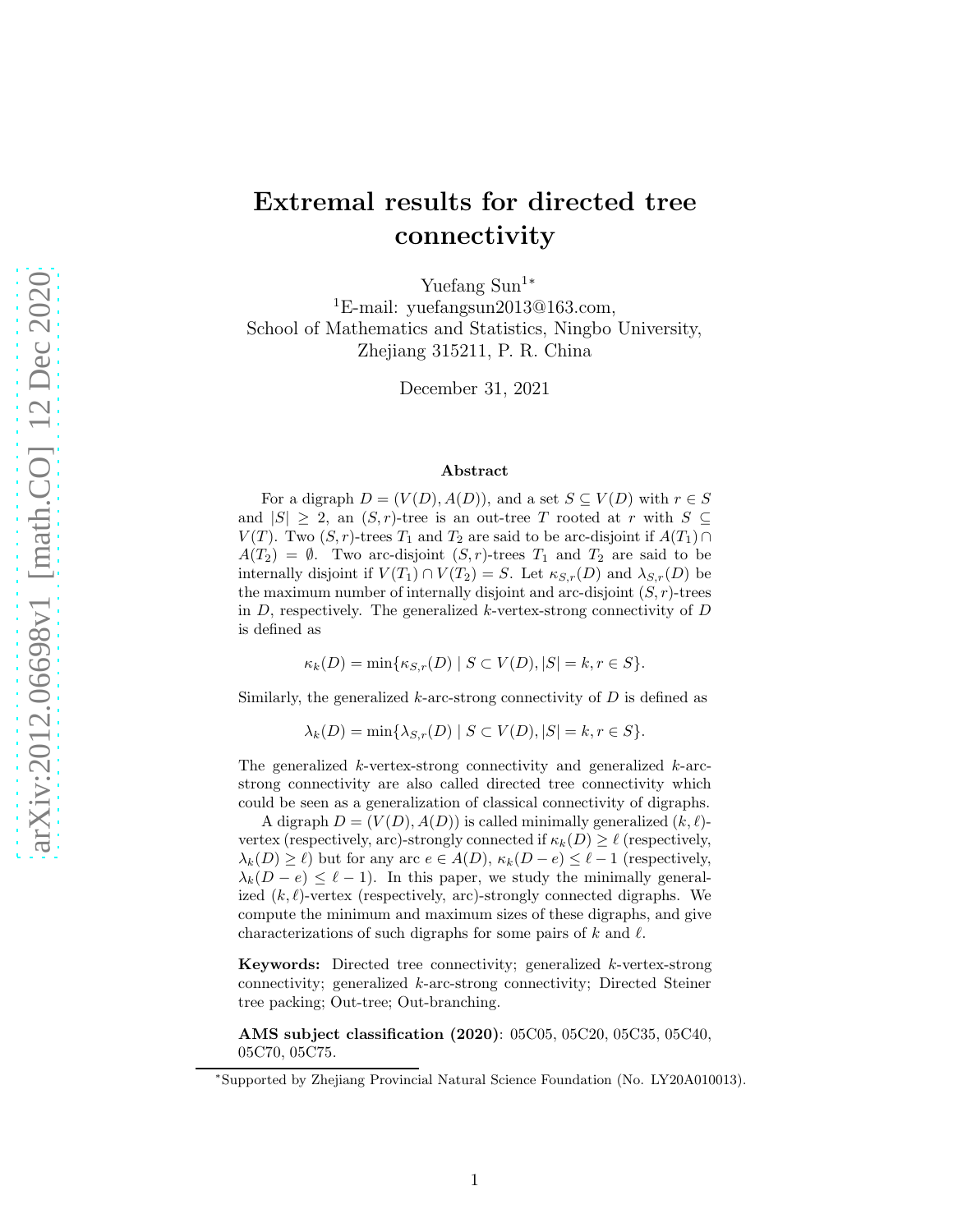## 1 Introduction

We refer the readers to [\[1–](#page-13-0)[3\]](#page-13-1) for graph theoretical notation and termi-nology not given here. <sup>[1](#page-1-0)</sup> For a graph  $G = (V, E)$  and a set  $S \subseteq V$  of at least two vertices, an S*-Steiner tree* or, simply, an S*-tree* is a tree T of G such that  $S \subseteq V(T)$ . Two S-trees  $T_1$  and  $T_2$  are said to be *edge-disjoint* if  $E(T_1) \cap E(T_2) = \emptyset$ . Two edge-disjoint S-trees  $T_1$  and  $T_2$  are said to be *internally disjoint* if  $V(T_1) \cap V(T_2) = S$ . The basic problem of STEINER TREE Packing is defined as follows: the input consists of an undirected graph G and a subset of vertices  $S \subseteq V(D)$ , the goal is to find a largest collection of edge-disjoint S-Steiner trees. Besides this classical version, people also study some other variations, such as packing internally disjoint Steiner trees, packing directed Steiner trees and packing strong subgraphs [\[4,](#page-13-2)[5,](#page-13-3)[9,](#page-13-4)[10,](#page-13-5)[15–](#page-14-0)[17,](#page-14-1)[19\]](#page-14-2).

An *out-tree (respectively, in-tree)* is an oriented tree in which every vertex except one, called the *root*, has in-degree (respectively, out-degree) one. An *out-branching (respectively, in-branching)* of D is a spanning out-tree (respectively, in-tree) in D. For a digraph  $D = (V(D), A(D))$ , and a set  $S \subseteq V(D)$  with  $r \in S$  and  $|S| \geq 2$ , a *directed*  $(S, r)$ *-Steiner tree* or, simply, an  $(S, r)$ -tree is an out-tree T rooted at r with  $S \subseteq V(T)$  [\[4\]](#page-13-2). Two  $(S, r)$ -trees  $T_1$  and  $T_2$  are said to be *arc-disjoint* if  $A(T_1) \cap A(T_2) = \emptyset$ . Two arc-disjoint  $(S, r)$ -trees  $T_1$  and  $T_2$  are said to be *internally disjoint* if  $V(T_1) \cap V(T_2) = S$ .

Cheriyan and Salavatipour [\[4\]](#page-13-2) introduced and studied the following two type of directed Steiner tree packing problems. ARC-DISJOINT DIRECTED STEINER TREE PACKING (ADSTP): The input consists of a digraph  $D$  and a subset of vertices  $S \subseteq V(D)$  with a root r, the goal is to find a largest collection of arc-disjoint  $(S, r)$ -trees. INTERNALLY-DISJOINT DIRECTED STEINER TREE PACKING (IDSTP): The input consists of a digraph  $D$  and a subset of vertices  $S \subseteq V(D)$  with a root r, the goal is to find a largest collection of internally disjoint  $(S, r)$ -trees.

Sun and Yeo [\[17\]](#page-14-1) introduced the concept of directed tree connectivity which is related to directed Steiner tree packing problems and extends the concept of tree connectivity of undirected graphs to digraphs (see e.g. [\[6,](#page-13-6) [11,](#page-13-7) 12). Let  $\kappa_{S,r}(D)$  and  $\lambda_{S,r}(D)$  be the maximum number of internally disjoint and arc-disjoint (S, r)-trees in D, respectively. The *generalized* k*vertex-strong connectivity* of D is defined as

$$
\kappa_k(D) = \min\{\kappa_{S,r}(D) \mid S \subset V(D), |S| = k, r \in S\}.
$$

Similarly, the *generalized* k*-arc-strong connectivity* of D is defined as

$$
\lambda_k(D) = \min\{\lambda_{S,r}(D) \mid S \subset V(D), |S| = k, r \in S\}.
$$

By definition,  $\kappa_2(D) = \kappa(D)$  and  $\lambda_2(D) = \lambda(D)$ . Therefore, these two parameters could be seen as generalizations of vertex-strong connectivity and arc-strong connectivity of a digraph, respectively. The generalized kvertex-strong connectivity and generalized k-arc-strong connectivity are also called *directed tree connectivity*.

<span id="page-1-0"></span><sup>&</sup>lt;sup>1</sup>Note that all digraphs considered in this paper have no parallel arcs or loops.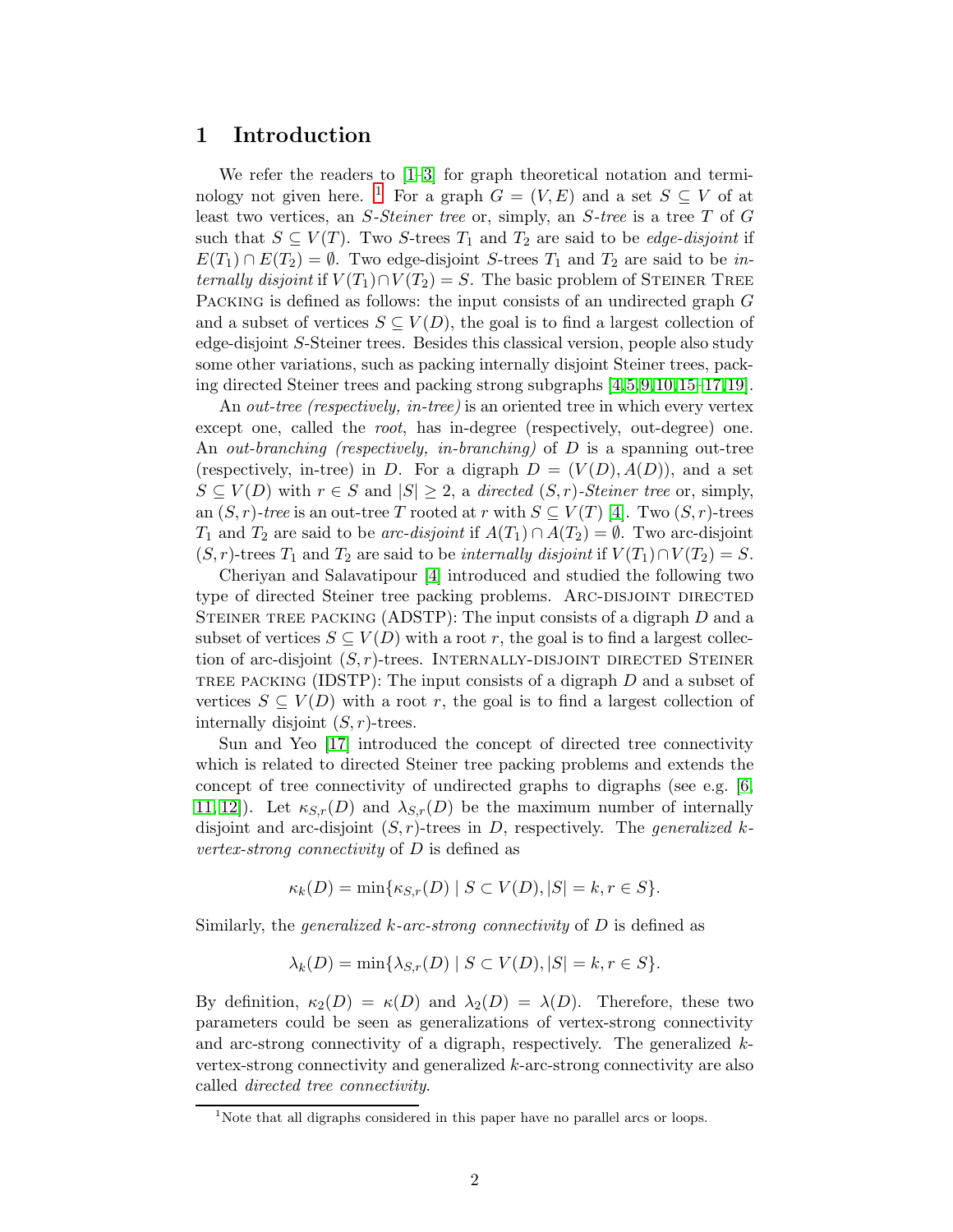Now we introduce more concepts and parameters related to directed tree connectivity. A digraph  $D = (V(D), A(D))$  is called *minimally generalized*  $(k, \ell)$ *-vertex (respectively, arc)-strongly connected* if  $\kappa_k(D) \geq \ell$  (respectively,  $\lambda_k(D) \geq \ell$ ) but for any arc  $e \in A(D)$ ,  $\kappa_k(D-e) \leq \ell-1$  (respectively,  $\lambda_k(D-e) \leq \ell-1$ . By the definition of  $\kappa_k(D)$  (respectively,  $\lambda_k(D)$ ) and Theorem [2.3,](#page-4-0) we clearly have  $2 \leq k \leq n, 1 \leq \ell \leq n-1$ .

Let  $\mathfrak{F}(n, k, \ell)$  be the set of all minimally generalized  $(k, \ell)$ -vertex-strongly connected digraphs with order  $n$ . We define

$$
F(n,k,\ell) = \max\{|A(D)| \mid D \in \mathfrak{F}(n,k,\ell)\}\
$$

and

$$
f(n,k,\ell) = \min\{|A(D)| \mid D \in \mathfrak{F}(n,k,\ell)\}.
$$

We further define

$$
Ex(n, k, \ell) = \{ D \mid D \in \mathfrak{F}(n, k, \ell), |A(D)| = F(n, k, \ell) \}
$$

and

$$
ex(n, k, \ell) = \{D \mid D \in \mathfrak{F}(n, k, \ell), |A(D)| = f(n, k, \ell)\}.
$$

Similarly, let  $\mathfrak{G}(n, k, \ell)$  be the set of all minimally generalized  $(k, \ell)$ -arcstrongly connected digraphs with order  $n$ . We define

$$
G(n,k,\ell) = \max\{|A(D)| \mid D \in \mathfrak{G}(n,k,\ell)\}\
$$

and

$$
g(n,k,\ell) = \min\{|A(D)| \mid D \in \mathfrak{G}(n,k,\ell)\}.
$$

We further define

$$
Ex'(n, k, \ell) = \{ D \mid D \in \mathfrak{G}(n, k, \ell), |A(D)| = G(n, k, \ell) \}
$$

and

$$
ex'(n, k, \ell) = \{ D \mid D \in \mathfrak{G}(n, k, \ell), |A(D)| = g(n, k, \ell) \}.
$$

By definition, we directly have  $f(n, k, \ell) \leq F(n, k, \ell)$  and  $g(n, k, \ell) \leq G(n, k, \ell)$ .

The complexity for the decision versions of IDSTP and ADSTP on general digraphs, Eulerian digraphs and symmetric digraphs have been completely determined, as shown in the following tables.

| Table 1: Directed graphs      |                                                                                |                                        |          |
|-------------------------------|--------------------------------------------------------------------------------|----------------------------------------|----------|
| $\kappa_{S,r}(D) \geq \ell$ ? | $k=3$                                                                          | k > 4                                  | $k$ part |
| $ S =k$                       |                                                                                | constant                               | of input |
| $\ell=2$                      | $NP$ -complete [4]                                                             | $NP$ -complete [17]   NP-complete [17] |          |
| $\ell \geq 3$ constant        | $\parallel$ NP-complete [17]                                                   | NP-complete $[17]$ NP-complete $[17]$  |          |
|                               | $\ell$ part of input    NP-complete [17]   NP-complete [17]   NP-complete [17] |                                        |          |

| Table 2: Directed graphs       |                                                                                |                                                                   |          |
|--------------------------------|--------------------------------------------------------------------------------|-------------------------------------------------------------------|----------|
| $\lambda_{S,r}(D) \geq \ell$ ? | $k=3$                                                                          | k > 4                                                             | $k$ part |
| $ S =k$                        |                                                                                | constant                                                          | of input |
| $\ell=2$                       | $NP$ -complete [4]                                                             | $\vert$ NP-complete $\vert 17 \vert$ NP-complete $\vert 17 \vert$ |          |
| $\ell > 3$ constant            | $NP$ -complete [17]                                                            | NP-complete $[17]$ NP-complete $[17]$                             |          |
|                                | $\ell$ part of input    NP-complete [17]   NP-complete [17]   NP-complete [17] |                                                                   |          |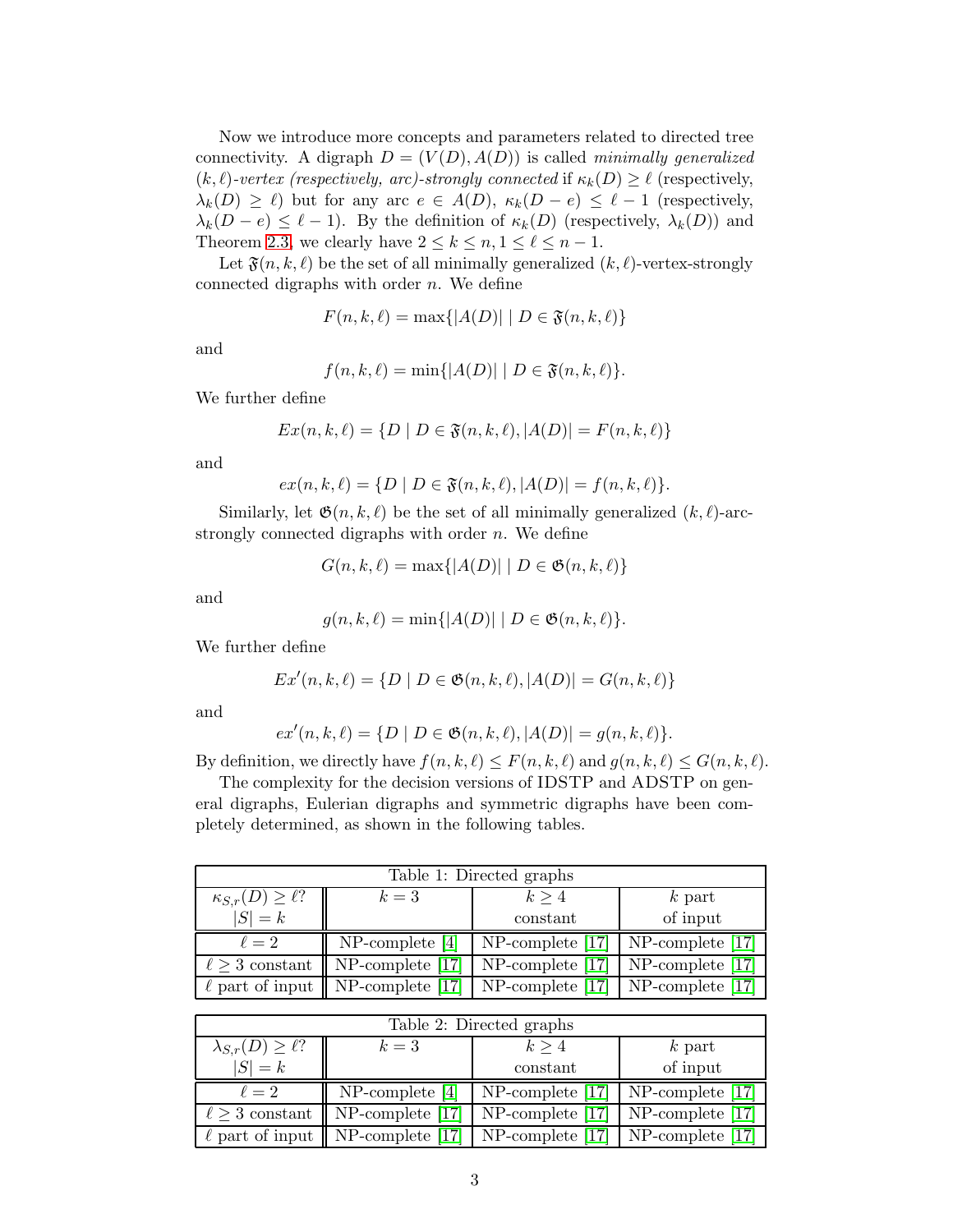| Table 3: Eulerian digraphs    |       |                                                           |          |
|-------------------------------|-------|-----------------------------------------------------------|----------|
| $\kappa_{S,r}(D) \geq \ell$ ? | $k=3$ | k > 4                                                     | $k$ part |
| $ S =k$                       |       | constant                                                  | of input |
|                               |       |                                                           |          |
| $\ell=2$                      |       | NP-complete $[17]$ NP-complete $[17]$ NP-complete $[17]$  |          |
| $\ell > 3$ constant           |       | $NP$ -complete [17]   NP-complete [17]   NP-complete [17] |          |

| Table 4: Eulerian digraphs     |                                 |                 |                 |
|--------------------------------|---------------------------------|-----------------|-----------------|
| $\lambda_{S,r}(D) \geq \ell$ ? | $k=3$                           | k > 4           | $k$ part        |
| $ S =k$                        |                                 | constant        | of input        |
| $\ell=2$                       | Polynomial [17] Polynomial [17] |                 | Polynomial [17] |
| $\ell \geq 3$ constant         | Polynomial [17]                 | Polynomial [17] | Polynomial [17] |
| $\ell$ part of input           | Polynomial [17] Polynomial [17] |                 | Polynomial [17] |

| Table 5: Symmetric digraphs   |                 |                            |                       |
|-------------------------------|-----------------|----------------------------|-----------------------|
| $\kappa_{S,r}(D) \geq \ell$ ? | $k=3$           | k > 4                      | $k$ part              |
| $ S =k$                       |                 | constant                   | of input              |
| $\ell=2$                      | Polynomial [17] | Polynomial [17]            | $NP$ -complete [17]   |
| $\ell \geq 3$ constant        | Polynomial [17] | Polynomial $\overline{17}$ | $NP$ -complete $[17]$ |
| $\ell$ part of input          | NP-complete     | $NP$ -complete [17]        | $NP$ -complete [17]   |

| Table 6: Symmetric digraphs    |                                 |          |                 |
|--------------------------------|---------------------------------|----------|-----------------|
| $\lambda_{S,r}(D) \geq \ell$ ? | $k=3$                           | k > 4    | $k$ part        |
| $ S =k$                        |                                 | constant | of input        |
| $\ell=2$                       | Polynomial [17] Polynomial [17] |          | Polynomial [17] |
| $\ell > 3$ constant            | Polynomial [17] Polynomial [17] |          | Polynomial [17] |
| $\ell$ part of input           | Polynomial [17] Polynomial [17] |          | Polynomial [17] |

For directed tree connectivity, some inequalities concerning parameters  $\kappa_k(D)$  and  $\lambda_k(D)$  were obtained. Let D be a strong digraph with order n. For  $2 \leq k \leq n$ , It was proved in [\[17\]](#page-14-1) that  $1 \leq \kappa_k(D) \leq n-1$  and  $1 \leq \lambda_k(D) \leq n-1$ . Moreover, all bounds are sharp, and those digraphs D for which  $\kappa_k(D)$  (respectively,  $\lambda_k(D)$ ) attains the upper bound are characterized. Then the authors studied the relation between the directed tree connectivity and classical connectivity of digraphs by showing that  $\kappa_k(D) \leq \kappa(D)$ and  $\lambda_k(D) \leq \lambda(D)$ . Furthermore, these bounds are sharp. In the same paper, the sharp Nordhaus-Gaddum type bounds for  $\lambda_k(D)$  were also obtained; moreover, extremal digraphs for the lower bounds were characterized.

In this paper, we will study the minimally generalized  $(k, \ell)$ -vertex-strongly connected digraphs and minimally generalized  $(k, \ell)$ -arc-strongly connected digraphs. We first give characterizations of such digraphs for some pairs of k and  $\ell$  (Theorem [2.8\)](#page-6-0), and then obtain exact values or sharp bounds for the functions  $f(n, k, \ell)$ ,  $F(n, k, \ell)$ ,  $g(n, k, \ell)$  and  $G(n, k, \ell)$  (Theorem [3.4\)](#page-9-0). Some open problems will also be posed.

Additional Terminology and Notation. For a digraph D, its *reverse*  $D^{\text{rev}}$  is a digraph with the same vertex set such that  $xy \in A(D^{\text{rev}})$  if and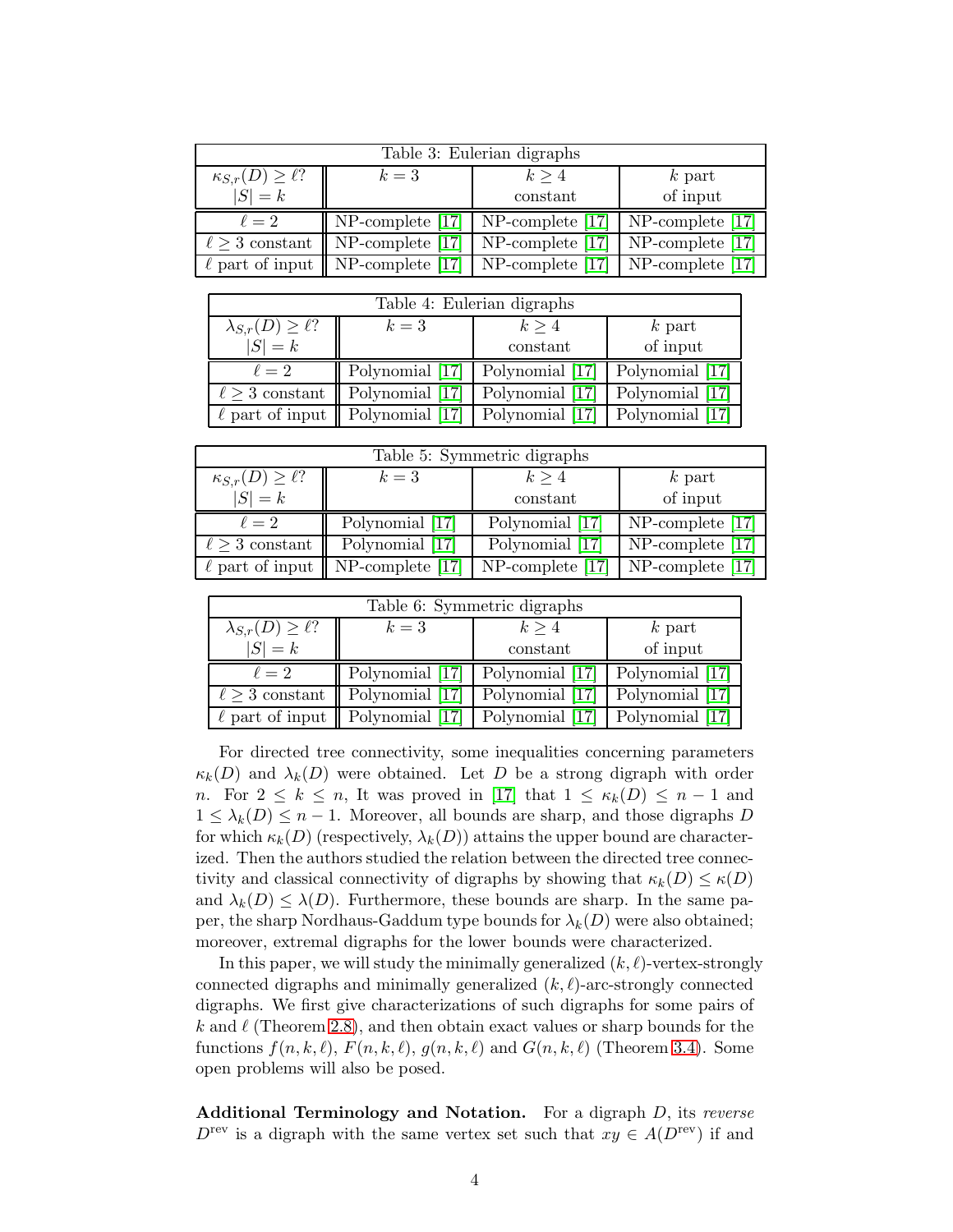only if  $yx \in A(D)$ . A digraph D is *symmetric* if  $D^{\text{rev}} = D$ . In other words, a symmetric digraph  $D$  can be obtained from its underlying undirected graph  $G$  by replacing each edge of  $G$  with the corresponding arcs of both directions, that is,  $D = \overline{G}$ . A digraph D is *minimally strong* if D is strong but  $D - e$ is not for every arc e of D.

## 2 Characterizations

<span id="page-4-1"></span>The following proposition can be verified using definitions of  $\kappa_k(D)$  and  $\lambda_k(D)$ .

**Proposition 2.1** *[\[17\]](#page-14-1) Let D be a digraph of order n, and let*  $2 \leq k \leq n$  *be an integer. Then*

<span id="page-4-7"></span>
$$
\lambda_{k+1}(D) \le \lambda_k(D) \text{ for every } k \le n-1
$$
 (1)

 $\kappa_k(D') \leq \kappa_k(D), \lambda_k(D') \leq \lambda_k(D)$  where D' is a spanning subdigraph of D

<span id="page-4-5"></span>
$$
\kappa_k(D) \le \lambda_k(D) \le \min\{\delta^+(D), \delta^-(D)\}\tag{3}
$$

<span id="page-4-6"></span><span id="page-4-0"></span>(2)

<span id="page-4-2"></span>D *is strong if and only if*  $\lambda_k(D) \geq 1$ . (4)

We will use the following Tillson's decomposition theorem.

**Theorem 2.2** *(Tillson's decomposition theorem) [18] The arcs of*  $\overleftrightarrow{K}_n$  *can be decomposed into Hamiltonian cycles if and only if*  $n \neq 4, 6$ *.* 

Sun and Yeo got the following sharp bounds for  $\kappa_k(D)$  and  $\lambda_k(D)$ .

**Theorem 2.3** *[\[17\]](#page-14-1) Let D be a strong digraph of order n, and let*  $2 \leq k \leq n$ *be an integer. Then*

$$
1 \le \kappa_k(D) \le n - 1 \tag{5}
$$

<span id="page-4-4"></span>
$$
1 \le \lambda_k(D) \le n - 1 \tag{6}
$$

*Moreover, all bounds are sharp, and the upper bounds hold if and only if*  $D \cong \overleftrightarrow{K}_n$ .

By Proposition [2.1](#page-4-1)[\(4\)](#page-4-2) and the fact that  $\kappa_k(D) \geq 1$  if and only if  $\lambda_k(D) \geq$ 1, the following directly holds:

**Proposition 2.4** *A digraph D is strong if and only if*  $\kappa_k(D) \geq 1$  *for*  $2 \leq$  $k \leq n$ .

In the rest of this paper, we use  $\mathcal{D}_{n,1}$  (respectively,  $\mathcal{D}_{n,2}$ ) to denote the set of digraphs obtained from the complete digraph  $\overleftrightarrow{K}_n$  by deleting an arc set M such that  $\overline{K}_n[M]$  is a union of vertex-disjoint cycles which cover all (respectively,  $n-1$ ) vertices of  $\overleftrightarrow{K}_n$ .

<span id="page-4-3"></span>**Lemma 2.5** *If*  $D$  ∈  $\mathcal{D}_{n,1} \cup \mathcal{D}_{n,2}$ , then  $D$  contains  $n-2$  *arc-disjoint outbranchings rooted at any vertex* r*.*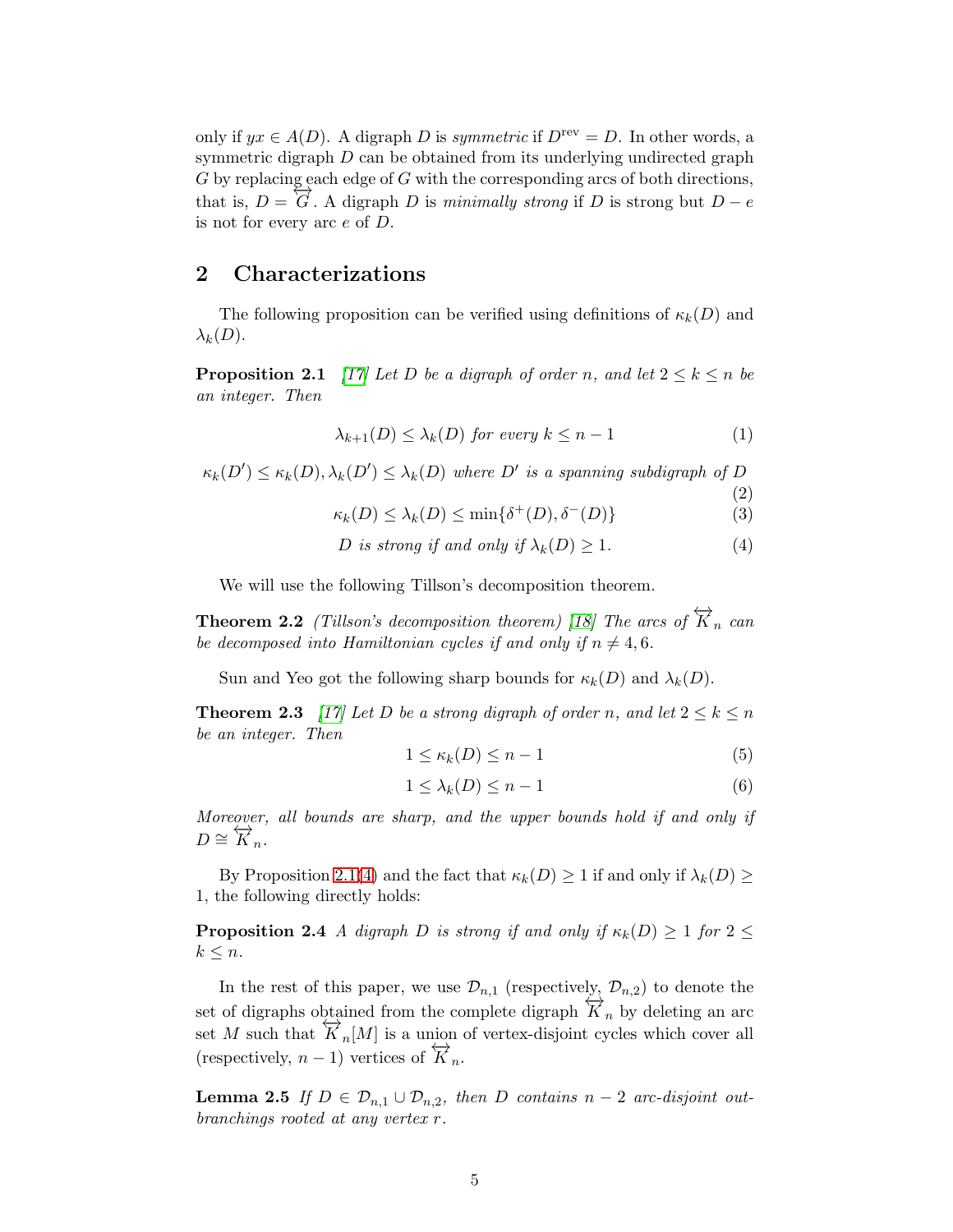**Proof:** Let  $V(D) = \{u_i \mid 1 \leq i \leq n\}$ . Firstly, we consider the case that  $D \in \mathcal{D}_{n,1}$  such that  $\overline{K}_n[M]$  is a union of vertex-disjoint cycles  $C_1, C_2, \ldots, C_p$ which cover all vertices of  $\overline{K}_n$ . Without loss of generality, let  $u_1$  be the root and belong to the cycle  $C_1 := u_1, u_2, \ldots, u_s, u_1 \ (s \geq 2)$ . For each  $3 \leq i \leq s$  (if exists), let  $T_{i-2}$  be an out-branching of D with arc set  ${u_1u_i, u_iu_2, u_2u_{i+1}, u_iv \mid v \in V(D) \setminus {u_1, u_2, u_i, u_{i+1}}\}$  if  $s \geq 4$ ; otherwise, we have  $s = 3$ , and then let  $T_1$  be an out-branching of D with arc set  $\{u_1u_3, u_3v \mid v \in V(D) \setminus \{u_1, u_3\}\}\.$  Now consider the vertex  $u_i$  for  $s + 1 \leq i \leq n$ , without loss of generality, assume that  $u_i$  belongs to the cycle  $C_2 := u_i, u_{i+1}, \ldots, u_{i+t-1}, u_i \ (t \geq 2)$ , where we set  $u_{i+t} = u_i$  in the cycle. Let  $T_{i-2}$  be an out-branching of D with arc set  $\{u_1u_i, u_iu_2, u_2u_{i+1}, u_iv \mid$  $v \in V(D) \setminus \{u_1, u_2, u_i, u_{i+1}\}\.$  Hence we get  $n-2$  out-branchings rooted at  $u_1$  and it can be checked these out-branchings are pairwise arc-disjoint. For example, let  $D \in \mathcal{D}_{5,1}$  such that  $\overleftrightarrow{K}_5[M]$  is a union of vertex-disjoint cycles  $C_1, C_2$ , where  $C_1 := u_1, u_2, u_3, u_1$  and  $C_2 := u_4, u_5, u_4$ . Let  $T_1, T_2$  and  $T_3$  be out-branchings rooted at  $u_1$  with arc sets  $\{u_1u_3, u_3u_2, u_3u_4, u_3u_5\}$ ,  ${u_1u_4, u_4u_2, u_2u_5, u_4u_3}$  and  ${u_1u_5, u_5u_2, u_2u_4, u_5u_3}$ , respectively. Observe that these out-branchings are pairwise arc-disjoint.

Secondly, let  $D \in \mathcal{D}_{n,2}$  such that  $\overleftrightarrow{K}_n[M]$  is a union of vertex-disjoint cycles  $C_1, C_2, \ldots, C_p$  which cover all but at most one vertex, say  $u_n$ , of  $\overline{K}_n$ . It suffices to consider the case that  $u_n$  is the root since the argument for the remaining case is similar to the above paragraph. Without loss of generality, assume that the arc  $u_1u_2$  belongs to one of the above cycles, say  $C_1 := u_1, u_2, \ldots, u_s, u_1 \ (s \geq 2)$ . Let  $T_1$  be an outbranching with arc set  $\{u_nu_1, u_nu_2, u_1v \mid v \in V(D) \setminus \{u_1, u_2, u_n\}\}.$  For each  $3 \leq i \leq s$  (if exists), let  $T_{i-1}$  be the out-branching of D with arc set  ${u_nu_i, u_iu_2, u_2u_{i+1}, u_iv \mid v \in V(D) \setminus {u_2, u_i, u_{i+1}, u_n} }$  (note that if  $i = s$ , then we set  $u_{i+1} = u_{s+1} = u_1$  in this branching). Now consider the vertex  $u_i$  for  $s+1 \leq i \leq n$ , without loss of generality, assume that  $u_i$  belongs to the cycle  $C_2 := u_i, u_{i+1}, \ldots, u_{i+t-1}, u_i \ (t \geq 2)$ . Let  $T_{i-1}$  be an out-branching of D with arc set  $\{u_nu_i, u_iu_2, u_2u_{i+1}, u_iv \mid v \in V(D) \setminus \{u_2, u_i, u_{i+1}, u_n\}\}.$ Hence we get  $n-2$  out-branchings rooted at  $u_n$  and it can be checked that these out-branchings are pairwise arc-disjoint. □

<span id="page-5-0"></span>**Lemma 2.6** *Let*  $D \in \mathcal{D}_{n,1} \cup \mathcal{D}_{n,2}$ *. For any*  $S \subset V(D)$  *with*  $|S| = n-1$ *, D contains*  $n-2$  *internally disjoint*  $(S, r)$ *-trees, where*  $r \in S$ *.* 

**Proof:** Let  $V(D) = \{u_i \mid 1 \leq i \leq n\}$ .<br>**Case 1**:  $D \in \mathcal{D}_{n,1}$  such that  $K_n[M]$  is a union of vertex-disjoint cycles  $C_1, C_2, \ldots, C_p$  which cover all vertices of  $\overleftrightarrow{K}_n$ . Without loss of generality, let  $S = V(D) \setminus \{u_2\}$  and  $C_1 := u_1, u_2, \ldots, u_s, u_1 \ (s \geq 2)$ .

**Subcase 1.1**:  $s \geq 3$ . Let  $D' = D[S] - \{u_1u_3\}$ . Observe that  $D' \in \mathcal{D}_{n-1,1}$ . By Lemma [2.5,](#page-4-3)  $D'$  contains  $n-3$  arc-disjoint out-branchings  $T_i$  ( $1 \leq i \leq$  $n-3$ ) rooted at any vertex  $r \in S$ . If  $u_1$  is the root, then let  $T_{n-2}$  be a tree with arc set  $\{u_1u_3, u_3u_2, u_2v \mid v \in V(D) \setminus \{u_1, u_2, u_3\}\};$  if  $u_i$   $(i \neq 1, 2)$ is the root, then let  $T_{n-2}$  be a tree with arc set  $\{u_3u_2, u_2v \mid v \in V(D) \setminus$  ${u_3, u_2}$  (respectively,  ${u_i u_2, u_1 u_3, u_2 v \mid v \in V(D) \setminus {u_i, u_2, u_3}}$ ) when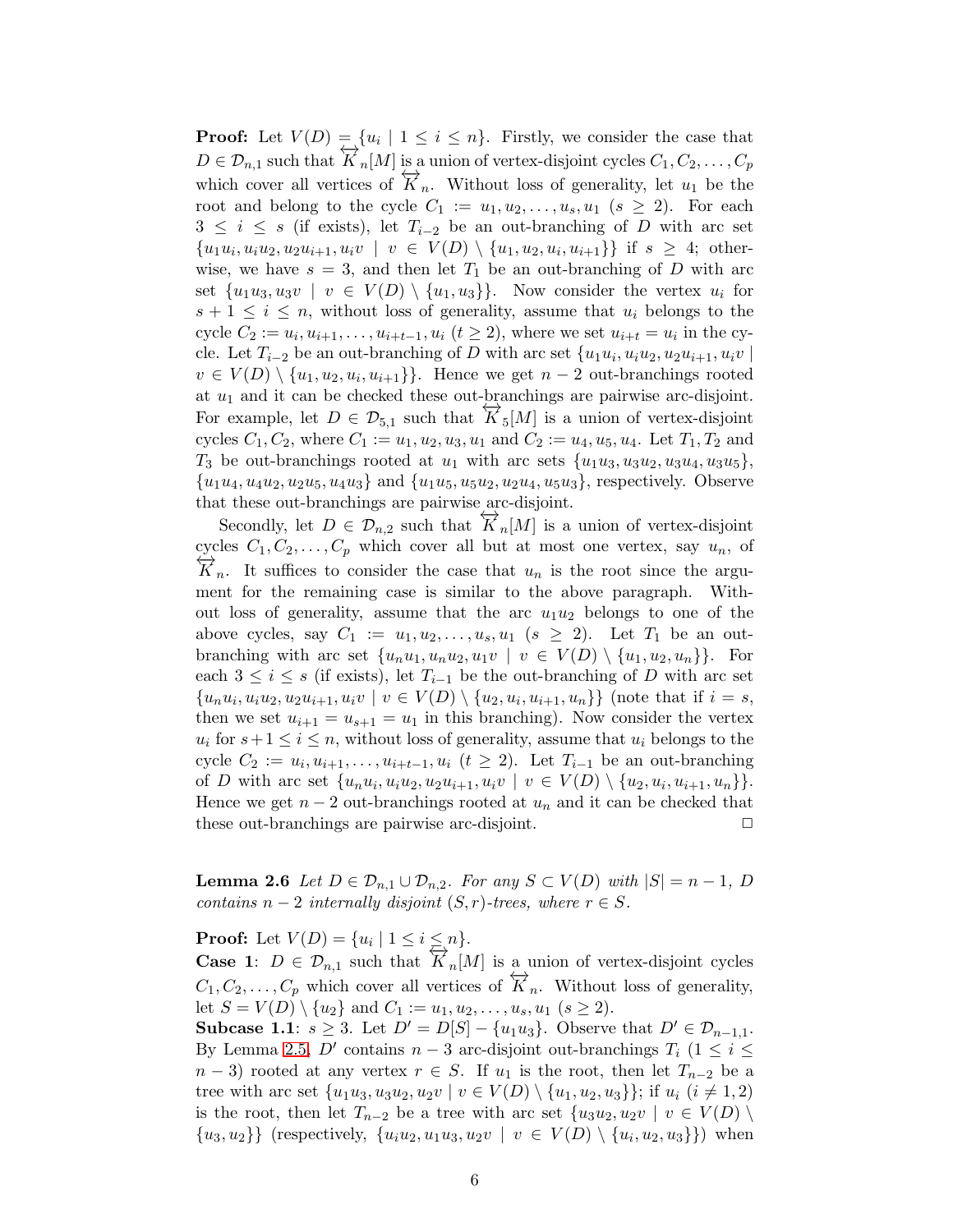$i = 3$  (respectively,  $i > 3$ ). It can be checked that the above  $n - 2$  trees are pairwise internally disjoint  $(S, r)$ -trees for any  $r \in S$  in each case.

**Subcase 1.2:**  $s = 2$ . Without loss of generality, assume that  $u_3, u_4$  belong to the cycle  $C_2 := u_3, u_4, \ldots, u_t, u_3 \ (t \geq 4)$ . Let  $T_1$  be a tree with arc set  $\{u_1u_4, u_4u_3, u_3v \mid V(D) \setminus \{u_1, u_2, u_3, u_4\}\};$  let  $T_2$  be a tree with arc set  $\{u_1u_3, u_3u_2, u_2v \mid V(D)\setminus\{u_1, u_2, u_3\}\}.$  For  $5 \leq i \leq n$ , let  $T_{i-2}$  be a tree with arc set  $\{u_1u_i, u_iu_4, u_4u_{i+1}, u_iv \mid v \in V(D) \setminus \{u_1, u_2, u_3, u_4, u_i\}\}.$  Note that here  $u_i u_{i+1}$  belongs to one of the cycles  $C_2, C_3, \ldots, C_p$ . It can be checked that the above  $n-2$  trees are pairwise internally disjoint  $(S, r)$ -trees for any  $r \in S$ .

**Case 2:**  $D \in \mathcal{D}_{n,2}$  such that  $\overleftrightarrow{K}_n[M]$  is a union of vertex-disjoint cycles  $C_1, C_2, \ldots, C_p$  which cover all but at most one vertex, say  $u_n$ , of  $\overleftrightarrow{K}_n$ .

**Subcase 2.1:**  $S = V(D) \setminus \{u_n\}$ . Observe that  $D' = D[S] \in \mathcal{D}_{n-1,1}$ , by Lemma [2.5,](#page-4-3)  $D'$  contains  $n-3$  pairwise arc-disjoint out-branchings  $T_i$  (1  $\leq$  $i \leq n-3$ ) rooted at any vertex  $r \in S$ . Let  $T_{n-2}$  be a tree with arc set  ${ru_n, u_n v \mid v \in V(D) \setminus {r, u_n}}$  where  $r \in S$ . It can be checked that the above  $n-2$  trees are pairwise internally disjoint  $(S, r)$ -trees for any  $r \in S$ . Subcase 2.2:  $u_n \in S$ . Without loss of generality, assume that  $u_2 \notin S$ (that is,  $S = V(D) \setminus \{u_2\}$ ) and  $C_1 := u_1, u_2, \ldots, u_s, u_1 \ (s \geq 2)$ . We first consider the case that  $s \geq 3$ . Let  $D' = D[S] - \{u_1u_3\}$ . Observe that  $D' \in \mathcal{D}_{n-1,2}$ , by Lemma [2.5,](#page-4-3) D' contains  $n-3$  arc-disjoint out-branchings  $T_i$  (1  $\leq i \leq n-3$ ) rooted at any vertex  $r \in S$ . With a similar argument to that of Subcase 1.1, we can get  $n-2$  pairwise internally disjoint  $(S, r)$ -trees for any  $r \in S$ . It remains to consider the case that  $s = 2$ . Let  $D'' = D[S] - \{u_1u_n, u_nu_1\}.$  Observe that  $D'' \in \mathcal{D}_{n-1,1}$ , by Lemma [2.5,](#page-4-3)  $D''$ contains  $n-3$  pairwise arc-disjoint out-branchings  $T_i$  (1 ≤  $i \leq n-3$ ) rooted at any vertex  $r \in S$ . If  $u_n$  is the root, then let  $T_{n-2}$  be a tree with arc set  ${u_nu_1, u_nu_2, u_2v} \mid v \in V(D) \setminus {u_1, u_2, u_n}$ ; otherwise, let  $T_{n-2}$  be a tree with arc set  $\{u_iu_n, u_nv \mid v \in V(D) \setminus \{u_1, u_i, u_n\}\}\$ , where  $u_i$   $(i \neq 2, n)$  is the root. It can be checked that the above  $n-2$  trees are pairwise internally disjoint  $(S, r)$ -trees for any  $r \in S$ .

<span id="page-6-1"></span>**Lemma 2.7** *Let*  $D \in \mathcal{D}_{n,1} \cup \mathcal{D}_{n,2}$ *. For any*  $S \subset V(D)$  *with*  $|S| = 2$ *,*  $D$ *contains*  $n-2$  *internally disjoint*  $(S, r)$ *-trees, where*  $r \in S$ *.* 

**Proof:** Let  $S = \{r, v\} \subset V(D)$  and r be the root. If  $rv \notin M$ , then let  $T_1$  be the arc rv and  $T_u$  be an out-tree with arc set  $\{ru, uv \mid uv \notin M\}$ . Otherwise, let  $T_u$  be an out-tree with arc set  $\{ru, uv \mid u \in V(D) \setminus \{r, v\}\}\.$  Observe that in both cases we get  $n-2$  internally disjoint  $(S, r)$ -trees, as desired.  $\Box$ 

<span id="page-6-0"></span>We will now characterize minimally generalized  $(k, \ell)$ -vertex (respectively, arc)-strongly connected digraphs for some pairs of k and  $\ell$ .

Theorem 2.8 *The following assertions hold:*

(a) For any integer  $2 \leq k \leq n$ , a digraph D is minimally generalized (k, 1)*-vertex (respectively, arc)-strongly connected if and only if* D *is minimally strong.*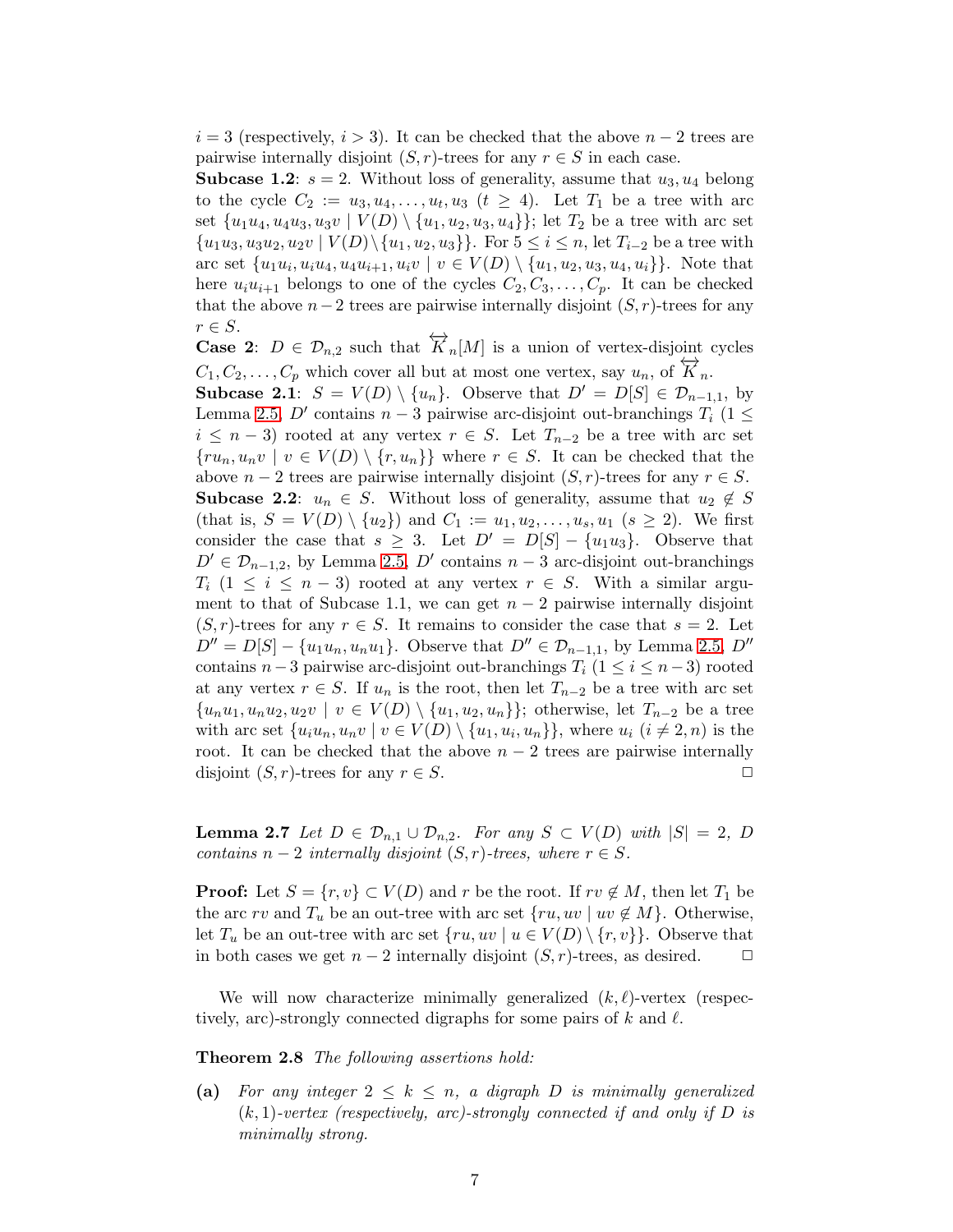- (b) For any integer  $2 \leq k \leq n$ , a digraph D is minimally generalized (k, n − 1)*-vertex (respectively, arc)-strongly connected if and only if*  $D \cong \overleftrightarrow{K}_n$ .
- (c) For any integer  $2 \leq k \leq n$ , a digraph D is minimally generalized  $(k, n-\ell)$ 2)*-arc-strongly connected if and only if*  $D \in \mathcal{D}_{n,1} \cup \mathcal{D}_{n,2}$ *; moreover,*  $ex'(n, k, n-2) = \mathcal{D}_{n,1}$  and  $Ex'(n, k, n-2) = \mathcal{D}_{n,2}$ .
- (d) *For*  $k \in \{2, n-1, n\}$ , a digraph D is minimally generalized  $(k, n-2)$ *vertex-strongly connected if and only if*  $D \in \mathcal{D}_{n,1} \cup \mathcal{D}_{n,2}$ *; moreover,*  $ex(n, k, n-2) = \mathcal{D}_{n,1}$  and  $Ex(n, k, n-2) = \mathcal{D}_{n,2}$ .

Proof: By Theorem [2.3,](#page-4-0) Propositions [2.1](#page-4-1)[\(4\)](#page-4-2) and [2.4,](#page-4-4) and the well-known fact that every strong digraph has an out-branching rooted at any vertex, we have  $(a)$  and  $(b)$ .

In the following argument, we just prove  $(c)$  since the argument for  $(d)$ is similar and simpler (by Lemmas [2.5,](#page-4-3) [2.6](#page-5-0) and [2.7\)](#page-6-1). If  $D \in \mathcal{D}_{n,1} \cup \mathcal{D}_{n,2}$ , by Proposition [2.1](#page-4-1) and Lemma [2.5,](#page-4-3) we have  $\lambda_k(D) \geq \lambda_n(D) \geq n-2$  for  $2 \leq k \leq n$ . For any  $e \in A(D)$ ,  $\min{\{\delta^+(D-e), \delta^-(D-e)\}} = n-3$ , so  $\lambda_k(D-e) \leq n-3$  by Proposition [2.1\(](#page-4-1)[3\)](#page-4-5). Thus, D is minimally generalized  $(k, n - 2)$ -arc-strongly connected.

Let D be minimally generalized  $(k, n - 2)$ -arc-strongly connected. By Theorem [2.3,](#page-4-0) we have  $D \not\cong \overleftrightarrow{K}_n$ , that is, D can be obtained from a complete digraph  $\overleftrightarrow{K}_n$  by deleting a nonempty arc set M. To end our argument, we need the following proposition. Let us start from a simple yet useful observation, which follows from Proposition [2.1.](#page-4-1)

#### <span id="page-7-0"></span>Observation 2.9 *No pair of arcs in* M *has a common head or tail.*

Thus,  $\overleftrightarrow{K}_n[M]$  must be a union of vertex-disjoint cycles or paths, otherwise, there are two arcs of  $M$  such that they have a common head or tail, a contradiction with Observation [2.9.](#page-7-0)

## <span id="page-7-1"></span>**Proposition 2.10**  $\overleftrightarrow{K}_n[M]$  *does not contain a path of order at least two.*

**Proof:** Let  $M' \supseteq M$  be a set of arcs obtained from M by adding some arcs from  $K_n$  such that the digraph  $K_n[M']$  contains no path of order at least two. Note that  $\overleftrightarrow{K}_n[M']$  is a supergraph of  $\overleftrightarrow{K}_n[M]$  and is a union of vertex-disjoint cycles which cover all but at most one vertex of  $\overleftrightarrow{K}_n$ . By Proposition [2.1](#page-4-1) and Lemma [2.5,](#page-4-3) we have  $\lambda_k(\overleftrightarrow{K}_n[M']) \geq n-2$ , so  $\overleftrightarrow{K}_n[M]$  is not minimally generalized  $(k, n-2)$ -arc-strongly connected, a contradiction.  $\Box$ 

It follows from Proposition [2.10](#page-7-1) and its proof that  $\overleftrightarrow{K}_n[M]$  must be a union of vertex-disjoint cycles which cover all but at most one vertex of  $\overline{K}_n$ , which completes the proof.  $\Box$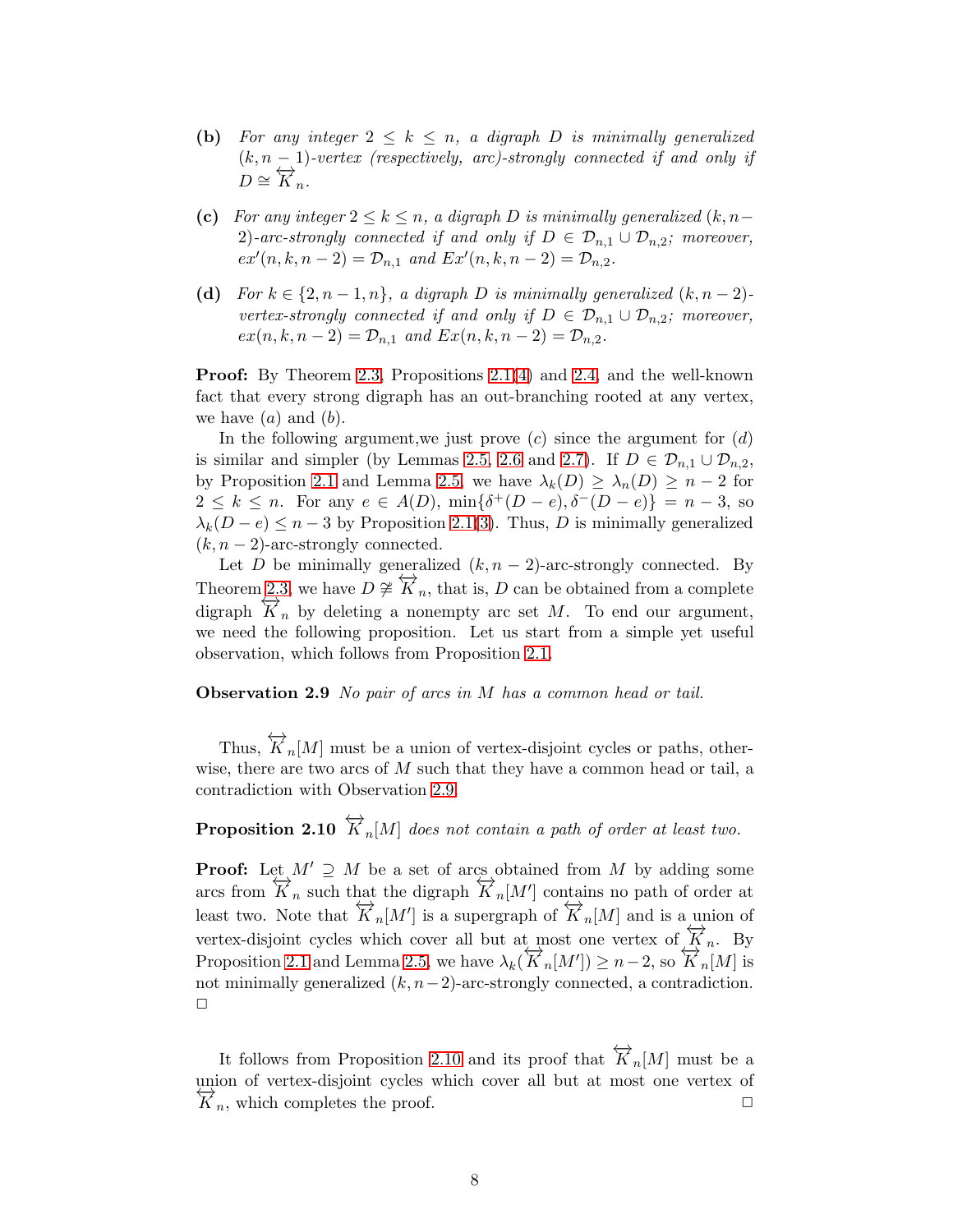3 The functions  $f(n, k, \ell)$ ,  $g(n, k, \ell)$ ,  $F(n, k, \ell)$  and  $G(n, k, \ell)$ 

<span id="page-8-0"></span>By definition, we can get the following proposition.

Proposition 3.1 *The following assertions hold:*

- (a) *A digraph D is minimally generalized*  $(k, \ell)$ -vertex-strongly connected *if and only if*  $\kappa_k(D) = \ell$  *and*  $\kappa_k(D-e) = \ell - 1$  *for any arc*  $e \in A(D)$ *.*
- (b) *A digraph D is minimally generalized*  $(k, \ell)$ -arc-strongly connected if *and only if*  $\lambda_k(D) = \ell$  *and*  $\lambda_k(D - e) = \ell - 1$  *for any arc*  $e \in A(D)$ *.*

**Proof:** Part  $(a)$ . The direction "if" is clear by definition, it suffices to prove the direction "only if". Let D be a minimally generalized  $(k, \ell)$ vertex-strongly connected digraph. By definition, we have  $\kappa_k(D) \geq \ell$  and  $\kappa_k(D-e) \leq \ell-1$  for any arc  $e \in A(D)$ . Then for any set  $S \subseteq V(D)$  with  $|S| = k$ , there is a set  $D$  of  $\ell$  internally disjoint  $(S, r)$ -trees, where  $r \in S$  is a root. As  $e$  must belong to one and only one element of  $D$ , we are done. The argument for **Part**  $(b)$  is similar.  $\square$ 

For  $2 \leq k \leq n$  and  $1 \leq \ell \leq n-1$ , let  $s(n, k, \ell)$   $(t(n, k, \ell))$ , respectively) be the minimum size of a strong digraph D with order n and  $\kappa_k(D) = \ell$  $(\lambda_k(D) = \ell$ , respectively).

<span id="page-8-1"></span>**Lemma 3.2** *For any*  $2 \leq k \leq n$  *and*  $1 \leq \ell \leq n-1$ *,* 

$$
s(n,k,\ell) = f(n,k,\ell), t(n,k,\ell) = g(n,k,\ell).
$$

**Proof:** Let  $\mathfrak{D}(n, k, \ell)$  be the set of all strong digraphs D with order n and  $\kappa_k(D) = \ell$ . Let

$$
\mathfrak{D}'(n,k,\ell) = \{ D \mid D \in \mathfrak{D}(n,k,\ell), |A(D)| = s(n,k,\ell) \}.
$$

Recall that  $\mathfrak{F}(n, k, \ell)$  is the set of all minimally generalized  $(k, \ell)$ -vertexstrongly connected digraphs with order  $n$ , and

$$
ex(n, k, \ell) = \{D \mid D \in \mathfrak{F}(n, k, \ell), |A(D)| = f(n, k, \ell)\}\
$$

where  $f(n, k, \ell) = \min\{|A(D)| \mid D \in \mathfrak{F}(n, k, \ell)\}.$ 

By Proposition [3.1,](#page-8-0)  $\mathfrak{F}(n, k, \ell)$  is the set of all strong digraphs D with order n such that  $\kappa_k(D) = \ell$  and  $\kappa_k(D - e) = \ell - 1$  for any arc  $e \in A(D)$ . Hence,  $\mathfrak{F}(n, k, \ell) \subseteq \mathfrak{D}(n, k, \ell)$  and so  $s(n, k, \ell) \leq f(n, k, \ell)$ .

Let  $D \in \mathfrak{D}'(n,k,\ell)$ . Then  $\kappa_k(D) = \ell$  and  $\kappa_k(D - e) \leq \ell - 1$  for any arc  $e \in A(D)$ , that is,  $D \in \mathfrak{F}(n,k,\ell)$ . This means that  $\mathfrak{D}'(n,k,\ell) \subseteq \mathfrak{F}(n,k,\ell)$ and so  $s(n, k, \ell) \ge f(n, k, \ell)$ . Hence,  $s(n, k, \ell) = f(n, k, \ell)$ . The equality  $t(n, k, \ell) = g(n, k, \ell)$  can be proved similarly.

<span id="page-8-2"></span>We still need the following result, see, e.g., Corollary 5.3.6 of [\[1\]](#page-13-0).

Theorem 3.3 *Every strong digraph* D *on* n *vertices has a strong spanning subgraph* H *with at most*  $2n - 2$  *arcs and equality holds only if* H *is a symmetric digraph whose underlying undirected graph is a tree.*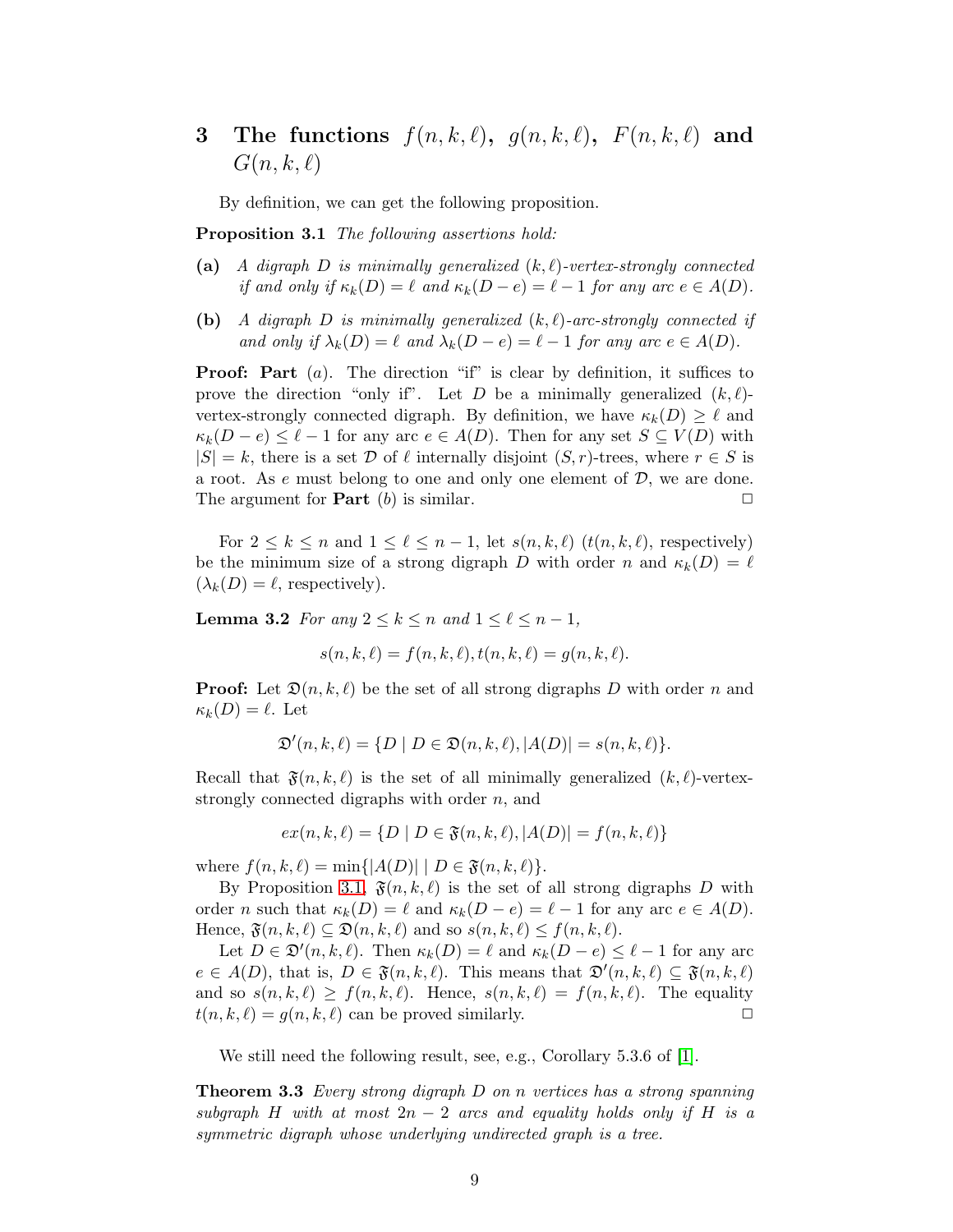<span id="page-9-0"></span>We will now prove our second main result:

Theorem 3.4 *The following assertions hold:*

- (a)  $f(n, k, \ell) \geq n\ell$  *for any two integers*  $2 \leq k \leq n$  *and*  $1 \leq \ell \leq n-1$ *; moreover, the bound can be attained if*  $\ell = 1$ *, or,*  $2 \leq \ell \leq n-1$  $and k = n.$ 
	- $f(n, k, \ell) \leq a(\ell) + 2\ell(n \ell)$  *for the case*  $n \geq k + \ell$ *, where*

$$
a(\ell) = \begin{cases} 2\binom{\ell}{2}, & \ell \ge 2; \\ 0, & \ell = 1. \end{cases}
$$

*Especially,*  $f(n, k, \ell) \leq 2\ell(n - \ell)$  when  $n \geq k + 2\ell$ . *Moreover, both bounds are sharp.*

- (b)  $g(n, k, \ell) = n\ell$  *for any two integers*  $2 \leq k \leq n$  *and*  $1 \leq \ell \leq n-1$ *.*
- (c)  $F(n, k, \ell) \geq n\ell$  *for any two integers*  $2 \leq k \leq n$  *and*  $1 \leq \ell \leq n-1$ *; especially,*  $F(n, k, \ell) \geq 2\ell(n - \ell)$  *when*  $n \geq k + 2\ell$ *. Moreover, both bounds are sharp.*
	- $F(n, k, \ell) = (\ell + 1)(n 1)$  *if*  $k \in \{2, n 1, n\}$  *and*  $\ell = n 2$ *, or,*  $2 \leq k \leq n$  and  $\ell \in \{1, n-1\}.$
- (d)  $G(n, k, \ell) \geq n\ell$  *for any two integers*  $2 \leq k \leq n$  *and*  $1 \leq \ell \leq n-1$ *; especially,*  $G(n, k, \ell) \geq 2\ell(n - \ell)$  when  $n \geq k + 2\ell$ . *Moreover, both bounds are sharp.*
	- $G(n, k, \ell) = (\ell + 1)(n 1)$  *if*  $2 \le k \le n$  *and*  $\ell \in \{1, n 2, n 1\}.$

#### Proof:

**Part** (a). We first prove the lower bound. By Proposition [2.1\(](#page-4-1)[3\)](#page-4-5), for all digraphs D and  $k \geq 2$  we have  $\kappa_k(D) \leq \delta^+(D)$  and  $\kappa_k(D) \leq \delta^-(D)$ . Hence for each D with  $\kappa_k(D) = \ell$ , we have that  $\delta^+(D), \delta^-(D) \ge \ell$ , so  $|A(D)| \ge n\ell$ and then  $f(n, k, \ell) \geq n\ell$ .

We now prove the sharpness of the lower bound. For the case that  $\ell = 1$ , let D be a dicycle  $\overrightarrow{C_n}$ . Clearly, D is minimally generalized  $(k, 1)$ -vertexstrongly connected, and we know  $|A(D)| = n$ , so  $f(n, k, 1) = n$ . For the case that  $k = n \notin \{4, 6\}$  and  $2 \leq \ell \leq n - 1$ , let  $D \cong \overline{K_n}$ . By Theorem [2.2,](#page-4-6) D can be decomposed into  $n-1$  Hamiltonian cycles  $H_i$  ( $1 \leq i \leq n-1$ ). Let  $D_{\ell}$  be the spanning subdigraph of D with arc set  $A(D_\ell) = \bigcup_{1 \leq i \leq \ell} A(H_i)$ . Clearly, we have  $\kappa_n(D_\ell) \geq \ell$  for  $2 \leq \ell \leq n-1$ . Furthermore, by Proposition [2.1\(](#page-4-1)[3\)](#page-4-5), we have  $\kappa_n(D_\ell) \leq \ell$  since the in-degree and out-degree of each vertex in  $D_{\ell}$  are both  $\ell$ . Hence,  $\kappa_n(D_{\ell}) = \ell$  for  $2 \leq \ell \leq n-1$ . For any  $e \in$  $A(D_\ell)$ , we have  $\delta^+(D_\ell - e) = \delta^-(D_\ell - e) = \ell - 1$ , so  $\kappa_n(D_\ell - e) \leq \ell - 1$ 1 by Proposition [2.1](#page-4-1)[\(3\)](#page-4-5). Thus,  $D_{\ell}$  is minimally generalized  $(n, \ell)$ -vertexstrongly connected. As  $|A(D_\ell)| = n\ell$ , we have  $f(n, n, \ell) \leq n\ell$ . From the lower bound that  $f(n, k, \ell) \geq n\ell$ , we have  $f(n, n, \ell) = n\ell$  for the case that  $2 \leq \ell \leq n-1, n \notin \{4,6\}.$  For the case that  $n=6$ , let  $C_1$  be the cycle  $u_1, u_2, u_3, u_4, u_5, u_6, u_1, C_2 = C_1^{\text{rev}}, C_3$  be the cycle  $u_1, u_3, u_5, u_2, u_6, u_4, u_1,$  $C_4 = C_3^{\text{rev}}$ . For  $1 \leq \ell \leq 4$ , let  $D_{\ell}$  be the digraph with vertex set  $\{u_i \mid 1 \leq \ell \leq 4\}$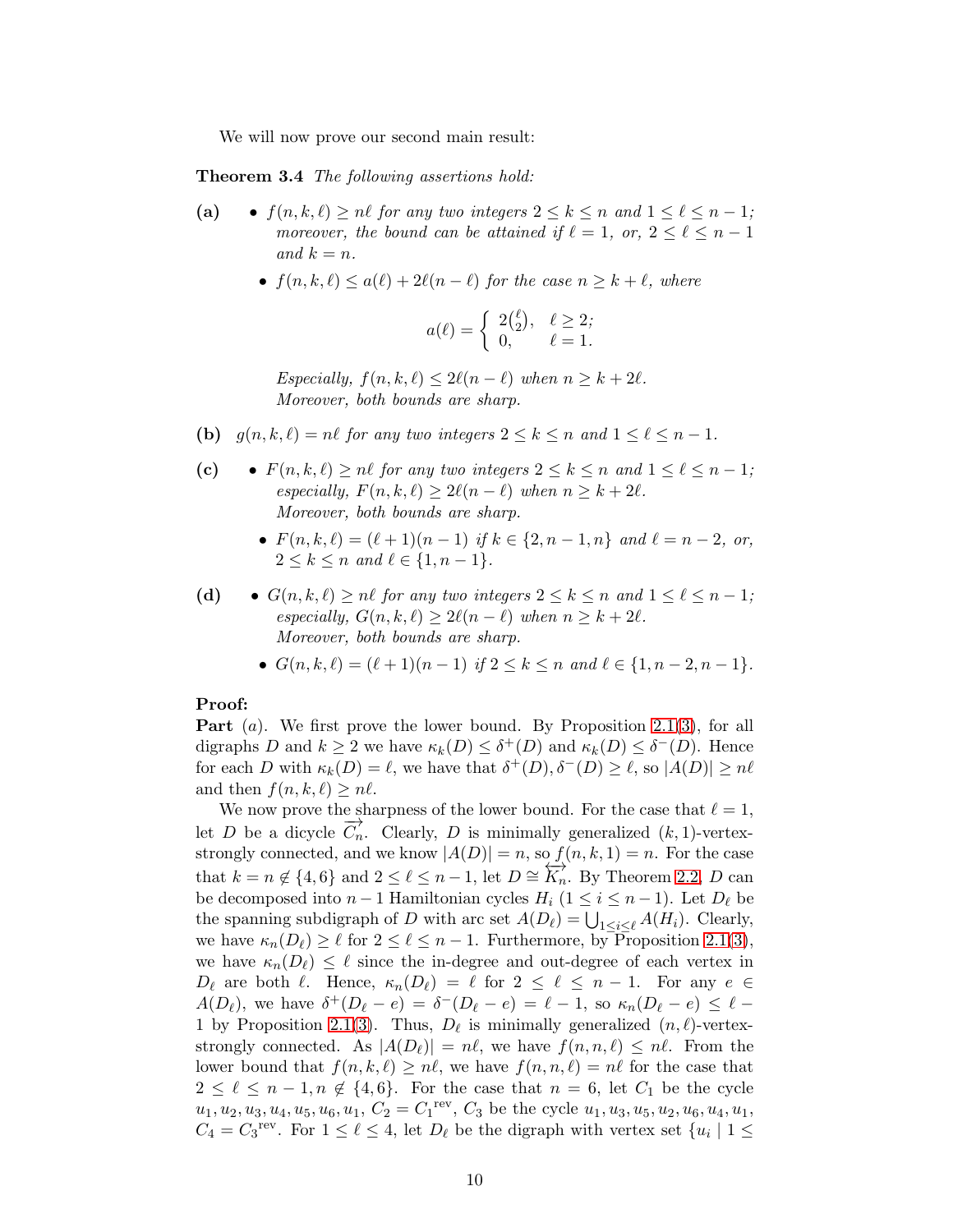$i \leq 6$ } and arc set  $\bigcup_{1 \leq i \leq \ell} A(C_i)$ , let  $D_5 = \overleftrightarrow{K}_6$ . It can be checked that  $D_{\ell}$ is minimally generalized  $(n, \ell)$ -vertex-strongly connected. As  $|A(D_{\ell})| = n\ell$ , we have  $f(n, n, \ell) \leq n\ell$ . From the lower bound that  $f(n, k, \ell) \geq n\ell$ , we have  $f(n, n, \ell) = n\ell$  for the case that  $2 \leq \ell \leq n-1, n = 6$ . For the case that  $n = 4$ , let  $C_1$  be the cycle  $u_1, u_2, u_3, u_4, u_1, C_2 = C_1^{\text{rev}}$ . For  $1 \leq \ell \leq 2$ , let  $D_{\ell}$  be the digraph with vertex set  $\{u_i \mid 1 \leq i \leq 4\}$  and arc set  $\bigcup_{1 \leq i \leq \ell} A(C_i)$ , let  $D_3 = \overleftrightarrow{K}_4$ . With a similar but simpler argument, we can deduce that  $f(n, n, \ell) = n\ell$  for the case that  $2 \leq \ell \leq n-1, n = 4$ . Hence,  $f(n, k, \ell) = n\ell$ when  $2 \leq \ell \leq n-1$  and  $k = n$ .

To prove the upper bound, we need to construct the following two digraphs  $H_1$  and  $H_2$  as follows:

Let  $H_1$  be a symmetric digraph whose underlying undirected graph is  $K_{\ell} \setminus K_{n-\ell}$   $(n \geq k+\ell)$ , i.e. the graph obtained from disjoint graphs  $K_{\ell}$ and  $K_{n-\ell}$  by adding all edges between the vertices in  $K_{\ell}$  and  $K_{n-\ell}$ . Let  $V(H_1) = W_1 \cup U_1$  such that  $W_1 = V(K_\ell) = \{w_i \mid 1 \le i \le \ell\}$  and  $U_1 =$  $V(\overline{K}_{n-\ell}) = \{u_j \mid 1 \leq j \leq n-\ell\}.$ 

<span id="page-10-0"></span>Let  $H_2 = \overline{K}_{\ell,n-\ell}$   $(n \ge k+2\ell)$ , the complete bipartite digraphs with two parts  $W_2$  and  $U_2$ , where  $W_2 = \{w_i \mid 1 \leq i \leq \ell\}$  and  $U_2 = \{u_j \mid 1 \leq j \leq n-\ell\}.$ 

Proposition 3.5 *The following assertions hold:*

- (i) *For*  $n \geq k + \ell$ ,  $\kappa_k(H_1) = \ell$ .
- (ii) *For*  $n \geq k + 2\ell$ ,  $H_2$  *is minimally generalized*  $(k, \ell)$ -vertex(arc)-strongly *connected.*

**Proof:** For  $(i)$ , let  $S_1$  be any k-subset of vertices of  $V(H_1)$  such that  $|S_1 \cap$  $W_1| = s$  ( $s \leq \ell$ ) and  $|S_1 \cap U_1| = k - s$  ( $k - s \leq n - \ell$  since  $n \geq k + \ell$ ). Without loss of generality, let  $w_i \in S_1$  for  $1 \leq i \leq s$  and  $u_j \in S_1$  for  $1 \leq j \leq k - s$ . For  $1 \leq i \leq s$ , let  $T_i'$  be a tree with edge set

$$
\{w_iu_1, w_iu_2, \ldots, w_iu_{k-s}, u_{k-s+i}w_1, u_{k-s+i}w_2, \ldots, u_{k-s+i}w_s\}.
$$

For  $s + 1 \leq j \leq \ell$ , let  $T'_j$  be a tree with edge set

$$
\{w_ju_1, w_ju_2, \ldots, w_ju_{k-s}, w_jw_1, w_jw_2, \ldots, w_jw_s\}.
$$

This is reasonable since  $(k - s) + s = k \leq n - \ell$ . It is not hard to obtain an  $(S_1, r)$ -tree  $D'_i$  from  $T'_i$  by adding appropriate directions to edges of  $T'_i$  for any  $r \in S_1$ . Observe that  $\{D'_i \mid 1 \leq i \leq s\} \cup \{D'_j \mid s+1 \leq j \leq \ell\}$  is a set of  $\ell$  internally disjoint  $(S_1, r)$ -trees, so  $\kappa_{S_1,r}(H_1) \geq \ell$ , and then  $\kappa_k(H_1) \geq \ell$ . Combining this with the bound that  $\kappa_k(H_1) \leq \min\{\delta^+(H_1), \delta^-(H_1)\} = \ell$ , we have  $\kappa_k(H_1) = \ell$ .

For (ii), Let  $S_2$  be any k-subset of vertices of  $V(H_2)$  such that  $|S_2 \cap W_2|$  = s (s  $\leq \ell$ ) and  $|S_2 \cap U_2| = k - s$  (k – s  $\lt n - \ell$  since  $n \geq k + 2\ell$ ). Without loss of generality, let  $w_i \in S_2$  for  $1 \leq i \leq s$  and  $u_j \in S_2$  for  $1 \leq j \leq k - s$ . For  $1 \leq i \leq s$ , let  $T''_i$  be a tree with edge set

$$
\{w_iu_1, w_iu_2, \ldots, w_iu_{k-s}, u_{k-s+i}w_1, u_{k-s+i}w_2, \ldots, u_{k-s+i}w_s\}.
$$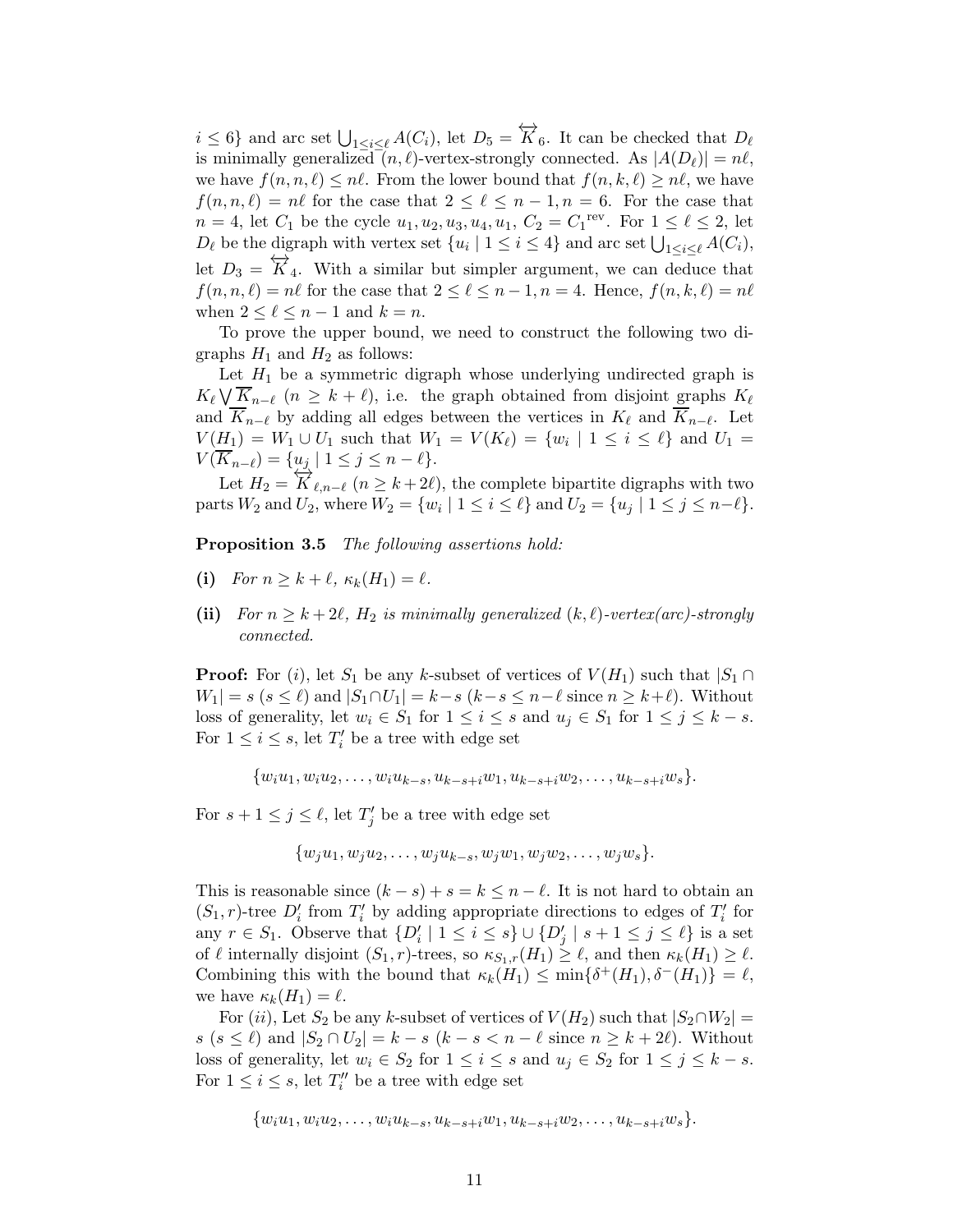For  $s + 1 \leq j \leq \ell$ , let  $T''_j$  be a tree with edge set

$$
\{w_ju_1, w_ju_2, \ldots, w_ju_{k-s}, w_ju_{k+j-s}, w_ju_1, w_ju_2, \ldots, w_ju_{k-s}\}.
$$

This is reasonable since  $(k - s) + s + (\ell - s) = k + \ell - s \leq n - \ell$ . It is not hard to obtain an  $(S_2, r)$ -tree  $D''_i$  from  $T''_i$  by adding appropriate directions to edges of  $T''_i$  for any  $r \in S_2$ . Observe that  $\{D''_i \mid 1 \leq i \leq$ s}  $\cup \{D''_j \mid s+1 \leq j \leq \ell\}$  is a set of  $\ell$  internally disjoint  $(S_2, r)$ -trees, so  $\kappa_{S_2,r}(H_2) \geq \ell$ , and then  $\kappa_k(H_2) \geq \ell$ . Combining this with the bound that  $\kappa_k(H_2) \le \min\{\delta^+(H_2), \delta^-(H_2)\} = \ell$ , we have  $\kappa_k(H_2) = \ell$ . Observe that  $\kappa_k(H_2 - e) \le \min\{\delta^+(H_2 - e), \delta^-(H_2 - e)\} = \ell - 1$ . Hence,  $H_2$  is minimally generalized  $(k, \ell)$ -vertex-strongly connected. Since the above  $\ell$ internally disjoint trees are also arc-disjoint, it can be similarly proved that  $H_2$  is minimally generalized  $(k, \ell)$ -arc-strongly connected.  $\Box$ 

Clearly, we have  $|A(H_1)| = a(\ell) + 2\ell(n - \ell)$  and  $|A(H_2)| = 2\ell(n - \ell)$ . So  $f(n, k, \ell) = s(n, k, \ell) \leq a(\ell) + 2\ell(n - \ell)$  when  $n \geq k + \ell$  by Lemma [3.2](#page-8-1) and Proposition [3.5\(](#page-10-0)i); especially,  $f(n, k, \ell) \leq 2\ell(n - \ell)$  when  $n \geq k + \ell$ 2 $\ell$  by Proposition [3.5\(](#page-10-0)*ii*). By Theorem [2.8\(](#page-6-0)*b*), when  $\ell = n - 1$ , we have  $f(n, k, \ell) = n(n-1) = a(\ell) + 2\ell(n-\ell)$ . Recall that when  $\ell = 1$ , we have  $f(n, k, \ell) = 2(n - 1)$ . Therefore, the above two bounds are sharp. **Part** (b). By Proposition [2.1\(](#page-4-1)[3\)](#page-4-5), for all digraphs D and  $k \geq 2$  we have  $\lambda_k(D) \leq \delta^+(D)$  and  $\lambda_k(D) \leq \delta^-(D)$ . Hence for each D with  $\lambda_k(D) = \ell$ , we have that  $\delta^+(D), \delta^-(D) \geq \ell$ , so  $|A(D)| \geq n\ell$  and then  $g(n, k, \ell) \geq n\ell$ . Now consider the graph  $D_{\ell}$  in **Part** (*a*). By Proposition [2.1](#page-4-1)[\(1\)](#page-4-7), we have  $\lambda_k(D_\ell) \geq \lambda_n(D_\ell) = \kappa_n(D_\ell) \geq \ell$  for  $2 \leq k \leq n, 1 \leq \ell \leq n-1$ . Furthermore, by Proposition [2.1\(](#page-4-1)[3\)](#page-4-5), we have  $\lambda_k(D_\ell) \leq \ell$  since the in-degree and out-degree of each vertex in  $D_{\ell}$  are both  $\ell$ . Hence,  $\lambda_k(D_{\ell}) = \ell$  for  $2 \leq k \leq n, 1 \leq \ell \leq$  $n-1$ . For any  $e \in A(D_{\ell})$ , we have  $\delta^{+}(D_{\ell}-e) = \delta^{-}(D_{\ell}-e) = \ell-1$ , so  $\lambda_k(D_\ell - e) \leq \ell - 1$  by Proposition [2.1](#page-4-1)[\(3\)](#page-4-5). Thus,  $D_\ell$  is minimally generalized

**Parts** (c) and (d). By Theorem [2.8,](#page-6-0) the following assertions hold:  $F(n, k, \ell) =$  $(\ell+1)(n-1)$  if  $k \in \{2, n-1, n\}$  and  $\ell = n-2$ , or,  $2 \leq k \leq n$  and  $\ell = n-1$ ;  $G(n, k, \ell) = (\ell + 1)(n - 1)$  if  $2 \leq k \leq n$  and  $\ell \in \{n - 2, n - 1\}$ . Let D be a minimally generalized  $(k, 1)$ -vertex (respectively, arc)-strongly connected digraph. By Theorems [2.8](#page-6-0) and [3.3,](#page-8-2) we have  $|A(D)| \leq 2(n-1)$  and the bound can be attained when  $D$  is a symmetric digraph whose underlying undirected graph is a tree. Furthermore, we have  $F(n, k, 1) = G(n, k, 1) = 2(n - 1)$ .

 $(k, \ell)$ -arc-strongly connected. As  $|A(D_{\ell})| = n\ell$ , we have  $g(n, k, \ell) \leq n\ell$ .

From the lower bound that  $g(n, k, \ell) \geq n\ell$ , we have  $g(n, k, \ell) = n\ell$ .

By the assertions (a) and (b), and the fact that  $f(n, k, \ell) \leq F(n, k, \ell)$ ,  $g(n, k, \ell) \leq G(n, k, \ell)$ , we directly have  $F(n, k, \ell) \geq n\ell$  and  $G(n, k, \ell) \geq n\ell$ . Moreover, both lower bounds can be attained when  $\ell = n-1$ . Furthermore, we have  $F(n, k, \ell) \geq 2\ell(n-\ell)$  and  $G(n, k, \ell) \geq 2\ell(n-\ell)$  when  $n \geq k+2\ell$  by Proposition  $3.5(ii)$ , and these two bounds can be attained for the case that  $\ell = 1.$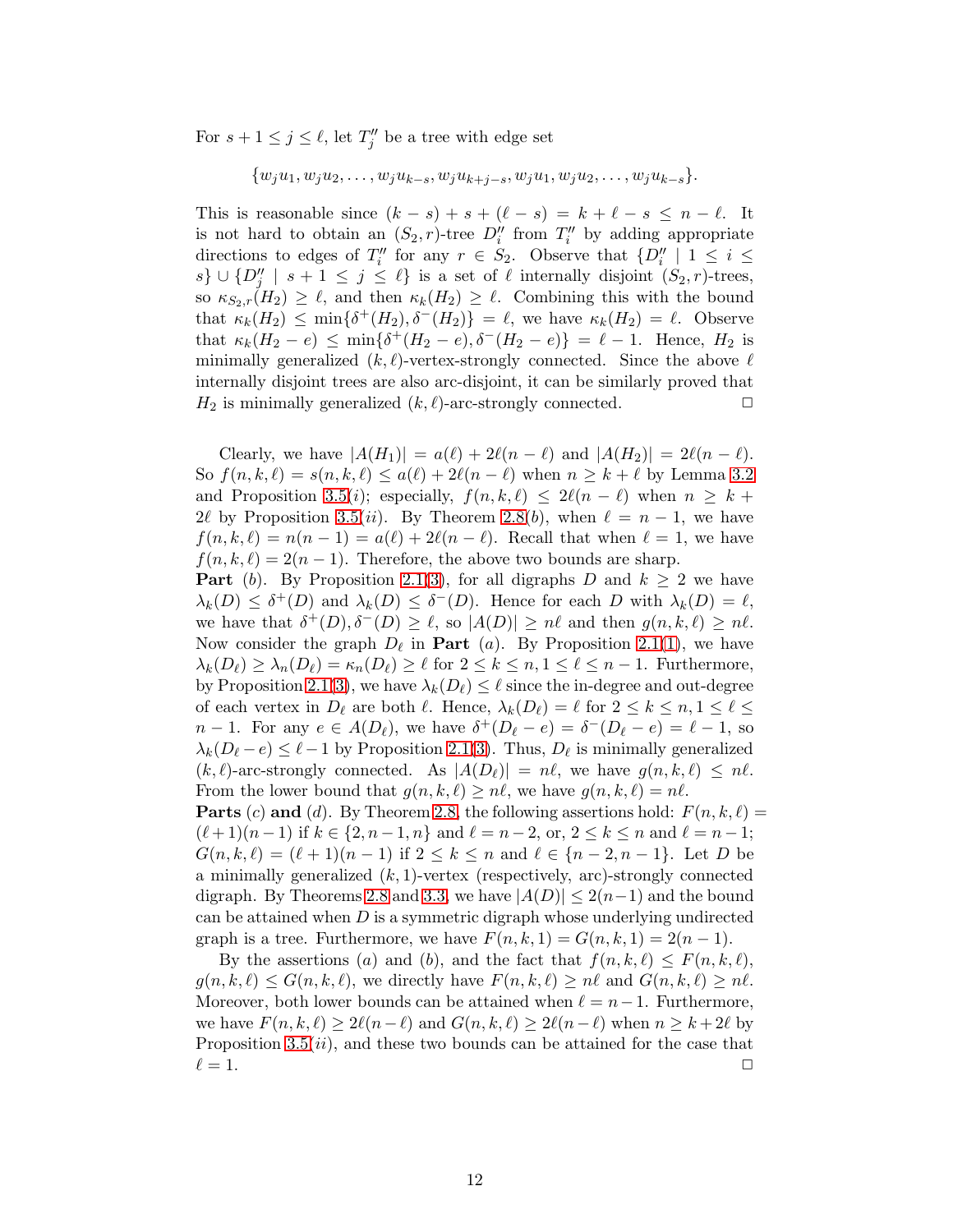### 4 Discussions

For  $k \in \{2, n-1, n\}$ , the minimally generalized  $(k, n-2)$ -vertex-strongly connected digraphs are characterized in Theorem [2.8.](#page-6-0) It is natural to extend this result to the case of a general  $k$ , like that of the minimally generalized  $(k, n-2)$ -arc-strongly connected digraphs in Theorem [2.8.](#page-6-0)

<span id="page-12-0"></span>Problem 4.1 *Characterize the minimally generalized* (k, n−2)*-vertex-strongly connected digraphs for*  $2 \leq k \leq n$ *.* 

Recall that in the proof of Theorem [2.8,](#page-6-0) we use the monotone property of  $\lambda_k$ , that is,  $\lambda_{k+1}(D) \leq \lambda_k(D)$  for every  $2 \leq k \leq n-1$  (Proposition [2.1](#page-4-1)[\(1\)](#page-4-7)). However, this property does not hold for the parameter  $\kappa_k$  as shown in [\[17\]](#page-14-1), so we need to find other approach to solve Problem [4.1.](#page-12-0)

In Theorem [3.4,](#page-9-0) we give sharp lower bounds for  $F(n, k, \ell)$  and  $G(n, k, \ell)$ , but we still cannot give nice upper bounds for these two functions. So It would be interesting to study the following question.

**Problem 4.2** *Find sharp upper bounds for*  $F(n, k, \ell)$  *and*  $G(n, k, \ell)$  *for all*  $k \geq 2$  *and*  $\ell \geq 2$ *.* 

Let  $|D_{\ell}^+|$  $^+_\ell|$  (respectively,  $|D^-_\ell\>$  $\binom{[n]}{\ell}$  denote the number of vertices of out-degree  $\ell$  (in-degree  $\ell$ ) of a digraph D. By Propositions [2.1\(](#page-4-1)3) and [3.1,](#page-8-0) we have  $\delta^+(D), \delta^-(D) \geq \ell$  for a minimally generalized  $(k, \ell)$ -vertex-strongly connected digraph D. It would be interesting to bound  $|D_{\ell}^+|$  $\ell$ <sup>+</sup> (respectively,  $|D_{\ell}^-|$  $\binom{1}{\ell}$ . Note that similar questions for minimally (strongly) connected (di)graphs were discussed in the literature, see e.g. [\[7,](#page-13-9) [8,](#page-13-10) [13,](#page-13-11) [14\]](#page-13-12).

<span id="page-12-1"></span>Problem 4.3 *Does*  $|D_{\ell}^+|$  $\binom{+}{\ell}$  (respectively,  $|D_{\ell}^-|$  $|I_{\ell}| > 0$  *hold for every minimally generalized* (k, ℓ)*-vertex-strongly connected digraph* D*?*

<span id="page-12-2"></span>Here is a stronger question.

Problem 4.4 *Does*  $|D_{\ell}^+|$  $\vert \psi \vert \ \ (respectively, \ \vert D^-_\ell)$  $\binom{[n]}{\ell} \geq \ell + 1$  *hold for every minimally generalized*  $(k, \ell)$ -vertex-strongly connected digraph  $D$ ?

<span id="page-12-4"></span>Similar to problems [4.3](#page-12-1) and [4.4,](#page-12-2) the following problems are also of interest.

Problem 4.5 *Does*  $|D_{\ell}^+|$  $_{\ell}^{+}$  | (respectively,  $|D_{\ell}^{-}|$  $|I_{\ell}| > 0$  *hold for every minimally generalized* (k, ℓ)*-arc-strongly connected digraph* D*?*

<span id="page-12-5"></span>Problem 4.6 *Does*  $|D_{\ell}^+|$  $\binom{+}{\ell}$  (respectively,  $|D_{\ell}^-|$  $\binom{[n]}{\ell} \geq \ell + 1$  *hold for every minimally generalized*  $(k, l)$ -arc-strongly connected digraph  $D$ ?

<span id="page-12-3"></span>A digraph D is called *minimally* ℓ*-vertex-strongly connected* if D is ℓvertex-strongly connected, but  $D - e$  is not for any arc  $e \in A(D)$ . By definition, a 1-vertex-strongly connected digraph is also a minimally strongly connected digraph. Mader obtained the following result on minimally  $\ell$ vertex-strongly connected digraphs: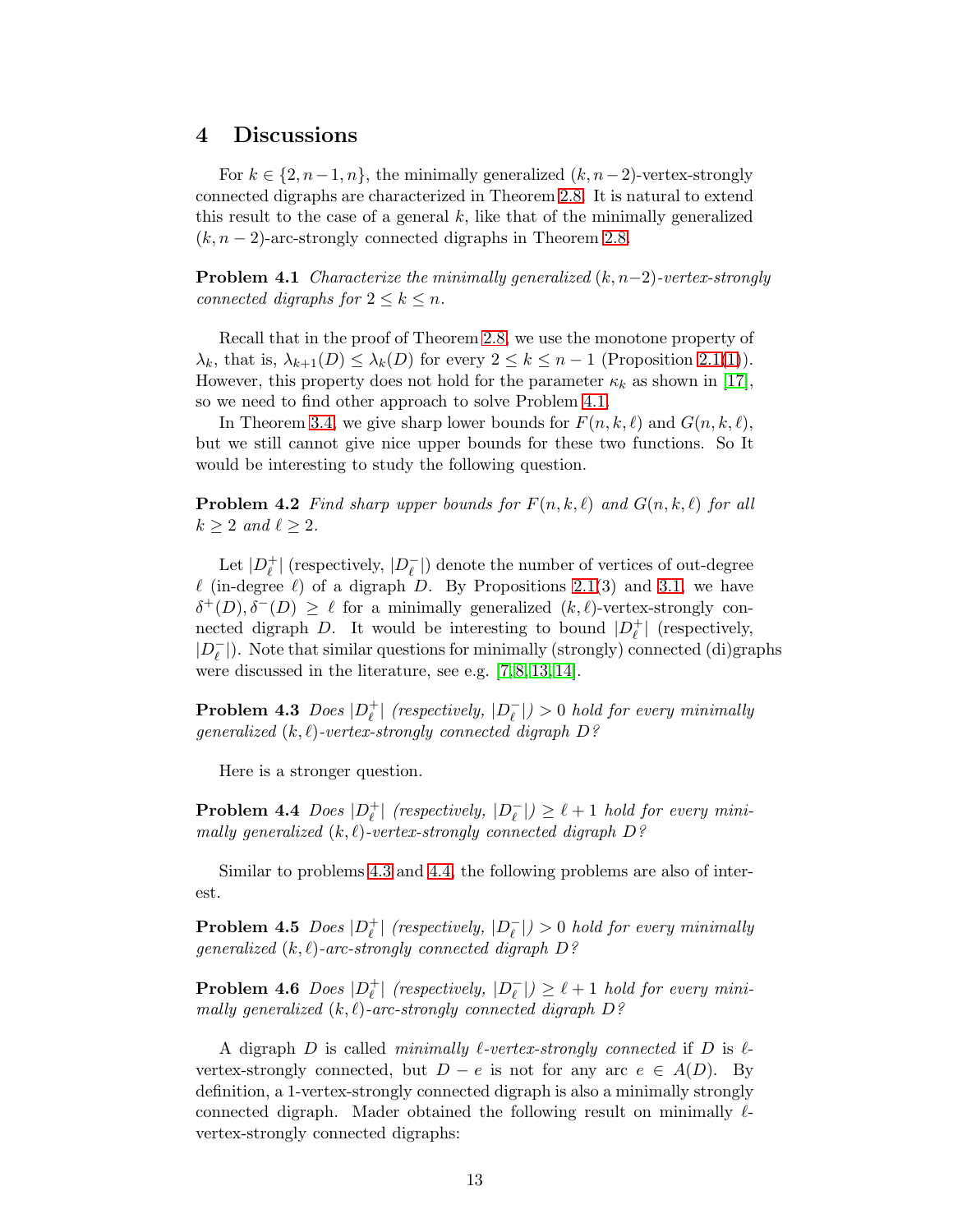**Theorem 4.7** [\[14\]](#page-13-12) For every minimally *l*-vertex-strongly connected di*graph*  $D$ *,*  $|D_{\ell}^+|$  $\frac{1}{\ell}$  | (respectively,  $|D_{\ell}^{-}|$  $\binom{-}{\ell} \geq \ell + 1$  *holds.* 

By Theorems [2.8](#page-6-0) and [4.7,](#page-12-3) we have the following supports for the above four problems: Problems [4.5](#page-12-4) and [4.6](#page-12-5) are true for any pair of k and  $\ell$  with  $2 \leq k \leq n$  and  $\ell \in \{1, n-2, n-1\}$ ; Problems [4.3](#page-12-1) and [4.4](#page-12-2) are true for any pair of k and  $\ell$  satisfying:  $2 \leq k \leq n$  and  $\ell \in \{1, n-1\}$ , or,  $k \in \{2, n-1, n\}$ and  $\ell = n - 2$ .

## <span id="page-13-0"></span>References

- [1] J. Bang-Jensen and G. Gutin, Digraphs: Theory, Algorithms and Applications, 2nd Edition, Springer, London, 2009.
- [2] J. Bang-Jensen and G. Gutin, Basic Terminology, Notation and Results, in *Classes of Directed Graphs* (J. Bang-Jensen and G. Gutin, eds.), Springer, 2018.
- <span id="page-13-2"></span><span id="page-13-1"></span>[3] J.A. Bondy and U.S.R. Murty, Graph Theory, Springer, Berlin, 2008.
- <span id="page-13-3"></span>[4] J. Cheriyan and M. Salavatipour, Hardness and approximation results for packing Steiner trees, Algorithmica, 45, 2006, 21–43.
- <span id="page-13-6"></span>[5] M. DeVos, J. McDonald, I. Pivotto, Packing Steiner trees, J. Combin. Theory Ser. B, 119, 2016, 178–213.
- <span id="page-13-9"></span>[6] M. Hager, Pendant tree-connectivity, J. Combin. Theory Ser. B 38, 1985, 179–189.
- <span id="page-13-10"></span>[7] R. Halin, A theorem on n-connected graphs, J. Combin. Theory 7, 1969, 150–154.
- <span id="page-13-4"></span>[8] T. Kameda, Note on Halin's theorem on minimally connected graphs, J. Combin. Theory Ser. B 17, 1974, 1–4.
- [9] M. Kriesell, Edge-disjoint trees containing some given vertices in a graph, J. Combin. Theory Ser. B 88, 2003, 53–65.
- <span id="page-13-7"></span><span id="page-13-5"></span>[10] L. Lau, An approximate max-Steiner-tree-packing min-Steiner-cut theorem, Combinatorica 27, 2007, 71–90.
- <span id="page-13-8"></span>[11] X. Li and Y. Mao, Generalized Connectivity of Graphs, Springer, Switzerland, 2016.
- [12] X. Li, Y. Mao and Y. Sun, On the generalized (edge-)connectivity of graphs, Australas. J. Combin. 58(2), 2014, 304–319.
- <span id="page-13-11"></span>[13] W. Mader, Minimal *n*-fach zusammenhängende Digraphen, J. Combin. Theory Ser. B 38(2), 1985, 102–117.
- <span id="page-13-12"></span>[14] W. Mader, On vertices of outdegree n in minimally n-connected digraphs, J. Graph Theory, 39, 2002, 129–144.